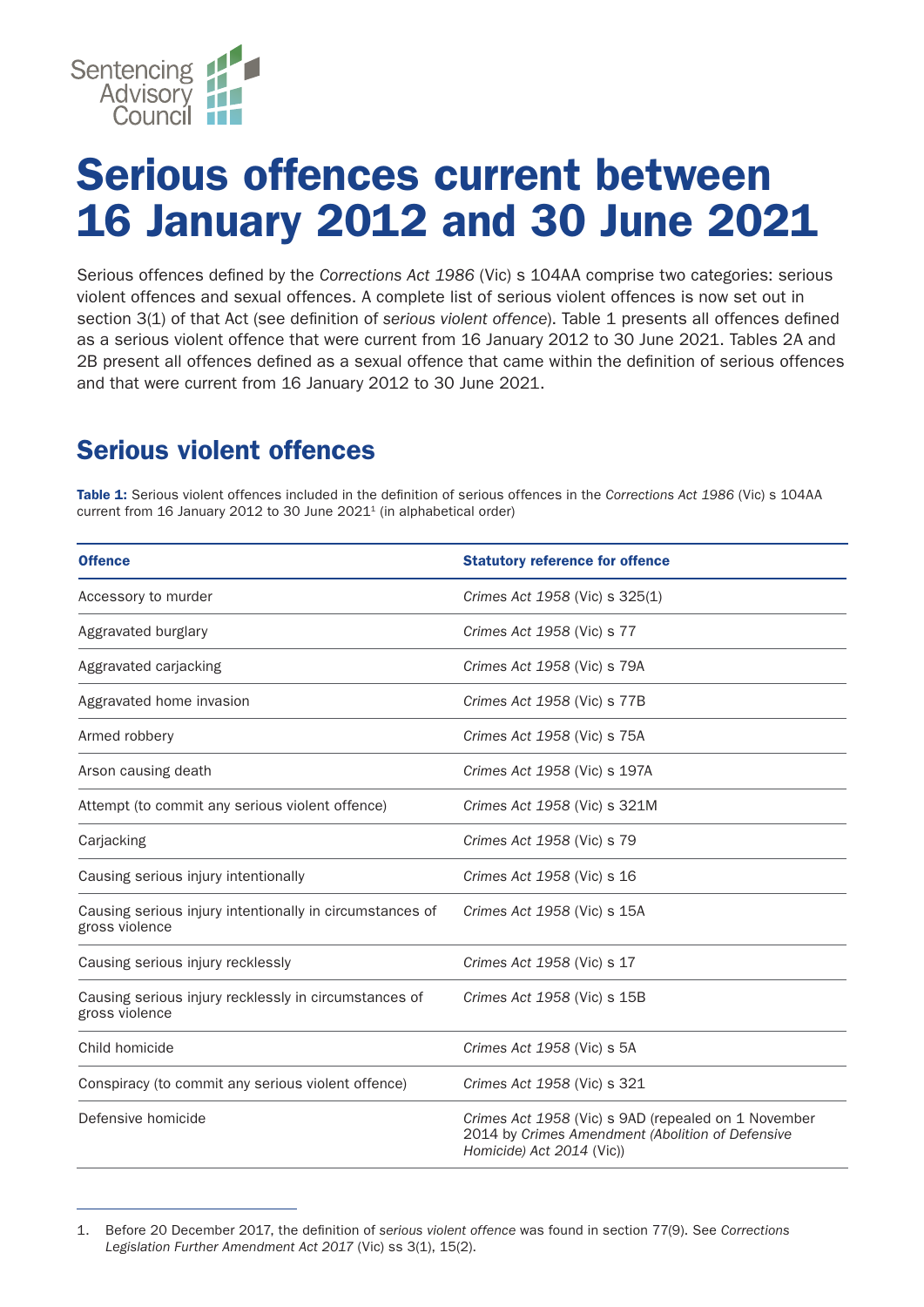| <b>Offence</b>                                     | <b>Statutory reference for offence</b>                                                                              |
|----------------------------------------------------|---------------------------------------------------------------------------------------------------------------------|
| Extortion with threat to kill                      | Crimes Act 1958 (Vic) s 27                                                                                          |
| False imprisonment                                 | Common law                                                                                                          |
| Home invasion                                      | Crimes Act 1958 (Vic) s 77A                                                                                         |
| Homicide by firearm                                | Crimes Act 1958 (Vic) s 5B                                                                                          |
| Incitement (to commit any serious violent offence) | Crimes Act 1958 (Vic) s 321G                                                                                        |
| Intentionally causing a very serious disease       | Crimes Act 1958 (Vic) s 19A (repealed on 3 June 2015 by<br>Crimes Amendment (Repeal of Section 19A) Act 2015 (Vic)) |
| Kidnapping                                         | Common law                                                                                                          |
| Kidnapping                                         | Crimes Act 1958 (Vic) s 63A                                                                                         |
| Manslaughter                                       | Common law                                                                                                          |
| Murder                                             | Common law                                                                                                          |
| Threats to inflict serious injury                  | Crimes Act 1958 (Vic) s 21                                                                                          |
| Threats to kill                                    | Crimes Act 1958 (Vic) s 20                                                                                          |

The definition of *serious violent offence* under the *Corrections Act 1986* (Vic) s 3(1) also includes any other offence that has the same elements as any of the above offences, including comparable offences committed in Victoria or elsewhere.

## Sexual offences

Sexual offences defined as *serious offences* by the *Corrections Act 1986* (Vic) s 3(1)2 are listed in the *Serious Offenders Act 2018* (Vic) sch 1. Tables 2A and 2B present all sexual offences defined as serious offences from 16 January 2012 to 30 June 2021.

In 2014, Subdivision (8A) (rape and indecent assault) of Part I, Division 1 of the *Crimes Act 1958* (Vic) was replaced with a new Subdivision (8A) (rape and sexual assault) by the *Crimes Amendment (Sexual Offences and Other Matters) Act 2014* (Vic). On 1 July 2017, the *Crimes Act 1958* (Vic) underwent further reform, which saw a significant number of the Act's sexual offences modernised by the *Crimes Amendment (Sexual Offences) Act 2016* (Vic).

Table 2A presents the sexual offences defined as serious offences that were in force on 1 July 2020. Table 2B presents offences that were repealed either on or before 1 July 2020 and that continued to meet the definition of *serious offence*.

<sup>2.</sup> Before 20 December 2017, the definition of *sexual offence* was found in section 77(9). See *Corrections Legislation Further Amendment Act 2017* (Vic) ss 3(1), 15(2). Until 3 September 2018, the definition of sexual offence in section 3(1) of the *Corrections Act 1986* (Vic) meant the offences listed in Schedule 1 of the *Serious Sex Offenders (Detention and Supervision) Act 2009* (Vic). That Act was repealed on 3 September 2018, and the *Serious Offenders Act 2018* (Vic) commenced on the same day. Schedule 1 of the *Serious Offenders Act 2018* (Vic) now sets out the list of serious sexual offences for the purposes of section 3(1) of the *Corrections Act 1986* (Vic). Table 2A refers to the new provisions in the *Serious Offenders Act 2018* (Vic) that define offences as sexual offences, rather than the old provisions in the *Serious Sex Offenders (Detention and Supervision) Act 2009* (Vic).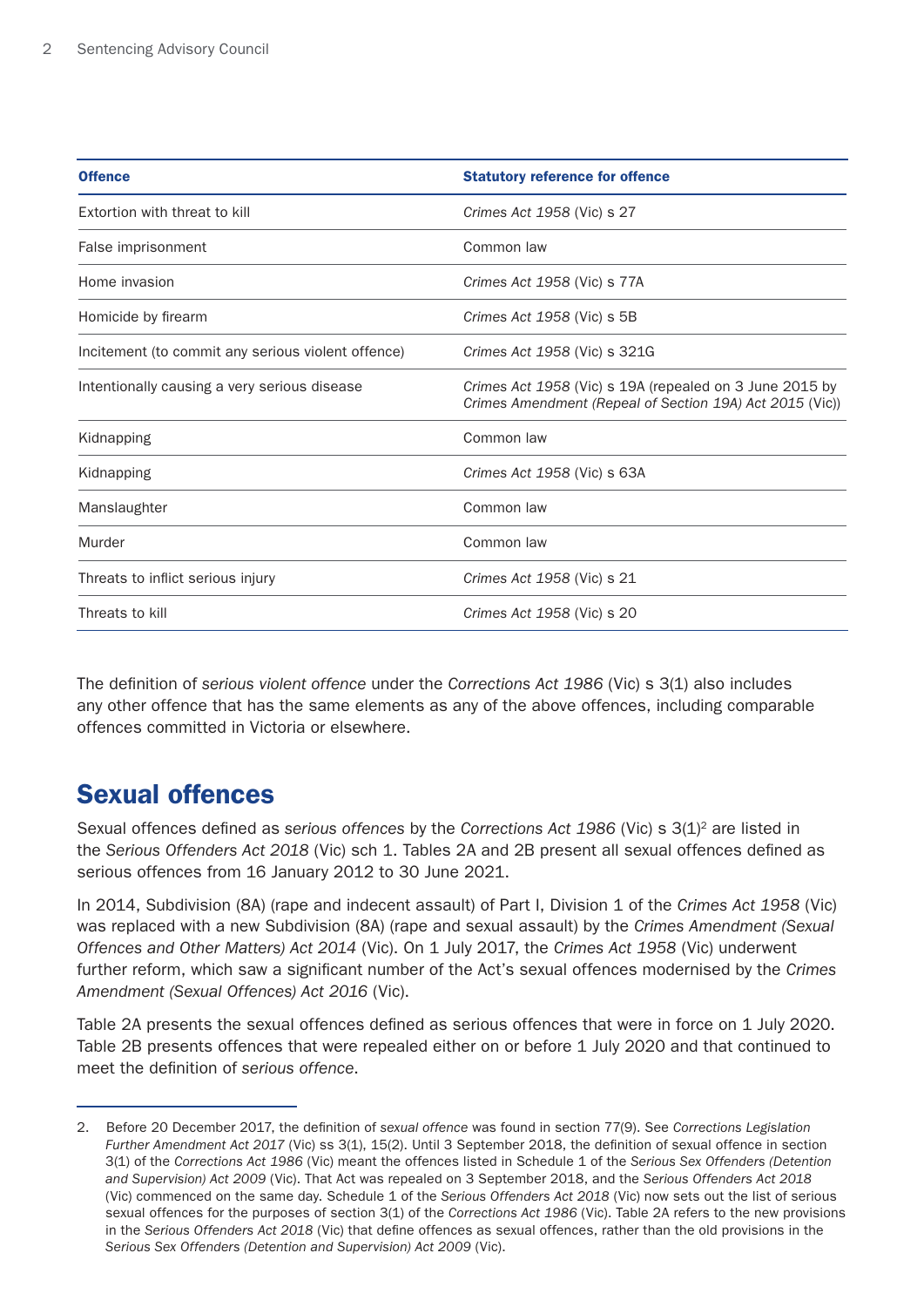Table 2A: Sexual offences defined as serious offences by the *Corrections Act* 1986 (Vic) s 104AA and in force on 1 July 2020 (in order of jurisdiction and statute)

| <b>Offence</b>                                                                                                                                                                                                                                                                                                                                                                                                                             | <b>Statutory reference for offence</b>                                                                                                     | <b>Provision defining offence as</b><br>sexual offence                                                                                                        |
|--------------------------------------------------------------------------------------------------------------------------------------------------------------------------------------------------------------------------------------------------------------------------------------------------------------------------------------------------------------------------------------------------------------------------------------------|--------------------------------------------------------------------------------------------------------------------------------------------|---------------------------------------------------------------------------------------------------------------------------------------------------------------|
| Any offence against Subdivisions (8A) to<br>(8FA) of Part I, Division 1 of Crimes Act<br>1958 (Vic) that involves sexual penetration:<br>(8A) rape, sexual assault and associated<br>sexual offences<br>(8B) sexual offences against children<br>(8C) incest<br>(8D) child abuse material<br>(8E) sexual offences against persons with<br>a cognitive impairment or mental illness<br>(8F) sexual servitude<br>(8FA) other sexual offences | Crimes Act 1958 (Vic) sub-divs<br>(8A)-(8FA) (ss 38-54C)                                                                                   | Corrections Act 1986 (Vic) s 3(1),<br>referring to Serious Offenders Act<br>2018 (Vic) sch 1 item 1                                                           |
| Rape <sup>a</sup>                                                                                                                                                                                                                                                                                                                                                                                                                          | Common law                                                                                                                                 | Corrections Act 1986 (Vic) s 3(1),<br>referring to Serious Offenders Act<br>2018 (Vic) sch 1 item 53 and<br>Sentencing Act 1991 (Vic) sch 1<br>cl $1(e)(i)$   |
| Attempted rape <sup>b</sup>                                                                                                                                                                                                                                                                                                                                                                                                                | Common law                                                                                                                                 | Corrections Act 1986 (Vic) s 3(1),<br>referring to Serious Offenders Act<br>2018 (Vic) sch 1 item 53 and<br>Sentencing Act 1991 (Vic) sch 1<br>cl $1(e)(ii)$  |
| Assault with intent to rape <sup>c</sup>                                                                                                                                                                                                                                                                                                                                                                                                   | Common law                                                                                                                                 | Corrections Act 1986 (Vic) s 3(1),<br>referring to Serious Offenders Act<br>2018 (Vic) sch 1 item 53 and<br>Sentencing Act 1991 (Vic) sch 1<br>cl $1(e)(iii)$ |
| Sexual assault                                                                                                                                                                                                                                                                                                                                                                                                                             | Crimes Act 1958 (Vic) s 40(1)<br>(inserted on 1 July 2015 by<br>Crimes Amendment (Sexual<br>Offences and Other Matters) Act<br>2014 (Vic)) | Corrections Act 1986 (Vic) s 3(1),<br>referring to Serious Offenders Act<br>2018 (Vic) sch 1 item 2                                                           |
| Sexual assault by compelling sexual<br>touching                                                                                                                                                                                                                                                                                                                                                                                            | Crimes Act 1958 (Vic) s 41(1)                                                                                                              | Corrections Act 1986 (Vic) s 3(1),<br>referring to Serious Offenders Act<br>2018 (Vic) sch 1 item 2                                                           |
| Assault with intent to commit a sexual<br>offence                                                                                                                                                                                                                                                                                                                                                                                          | Crimes Act 1958 (Vic) s 42(1)                                                                                                              | Corrections Act 1986 (Vic) s 3(1),<br>referring to Serious Offenders Act<br>2018 (Vic) sch 1 item 3                                                           |
| Threat to commit a sexual offence                                                                                                                                                                                                                                                                                                                                                                                                          | Crimes Act 1958 (Vic) s 43(1)                                                                                                              | Corrections Act 1986 (Vic) s 3(1),<br>referring to Serious Offenders Act<br>2018 (Vic) sch 1 item 3                                                           |
| Procuring sexual act by threat                                                                                                                                                                                                                                                                                                                                                                                                             | Crimes Act 1958 (Vic) s 44(1)                                                                                                              | Corrections Act 1986 (Vic) s 3(1),<br>referring to Serious Offenders Act<br>2018 (Vic) sch 1 item 4                                                           |
| Procuring sexual act by fraud                                                                                                                                                                                                                                                                                                                                                                                                              | Crimes Act 1958 (Vic) s 45(1)                                                                                                              | Corrections Act 1986 (Vic) s 3(1),<br>referring to Serious Offenders Act<br>2018 (Vic) sch 1 item 7                                                           |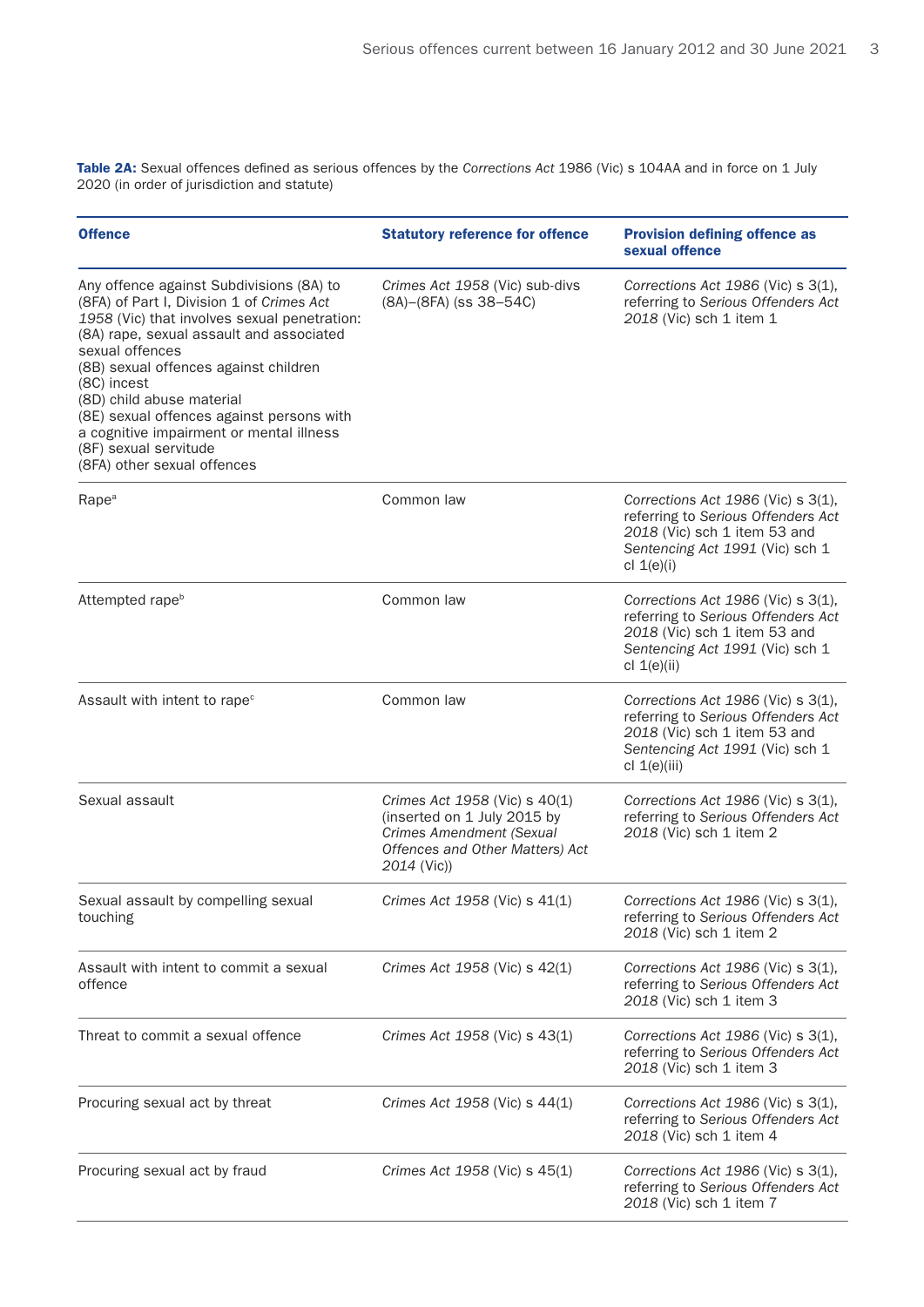| <b>Offence</b>                                                                                                                | <b>Statutory reference for offence</b> | <b>Provision defining offence as</b><br>sexual offence                                                    |
|-------------------------------------------------------------------------------------------------------------------------------|----------------------------------------|-----------------------------------------------------------------------------------------------------------|
| Administration of an intoxicating substance<br>for a sexual purpose                                                           | Crimes Act 1958 (Vic) s 46(1)          | Corrections Act $1986$ (Vic) s $3(1)$ ,<br>referring to Serious Offenders Act<br>2018 (Vic) sch 1 item 8  |
| Abduction or detention for a sexual<br>purpose                                                                                | Crimes Act 1958 (Vic) s 47(1)          | Corrections Act $1986$ (Vic) s $3(1)$ ,<br>referring to Serious Offenders Act<br>2018 (Vic) sch 1 item 9  |
| Sexual activity directed at another person                                                                                    | Crimes Act 1958 (Vic) s 48             | Corrections Act 1986 (Vic) s 3(1),<br>referring to Serious Offenders Act<br>2018 (Vic) sch 1 item 9A      |
| Sexual assault of a child under 16                                                                                            | Crimes Act 1958 (Vic) s 49D(1)         | Corrections Act $1986$ (Vic) s $3(1)$ ,<br>referring to Serious Offenders Act<br>2018 (Vic) sch 1 item 10 |
| Sexual assault of a child aged 16 or 17<br>under care, supervision or authority                                               | Crimes Act 1958 (Vic) s 49E(1)         | Corrections Act $1986$ (Vic) s $3(1)$ ,<br>referring to Serious Offenders Act<br>2018 (Vic) sch 1 item 11 |
| Sexual activity in the presence of a child<br>under 16                                                                        | Crimes Act 1958 (Vic) s 49F(1)         | Corrections Act 1986 (Vic) s 3(1),<br>referring to Serious Offenders Act<br>2018 (Vic) sch 1 item 12      |
| Sexual activity in the presence of a child<br>aged 16 or 17 under care, supervision or<br>authority                           | Crimes Act 1958 (Vic) s 49G(1)         | Corrections Act 1986 (Vic) s 3(1),<br>referring to Serious Offenders Act<br>2018 (Vic) sch 1 item 13      |
| Causing a child under 16 to be present<br>during sexual activity                                                              | Crimes Act 1958 (Vic) s 49H(1)         | Corrections Act 1986 (Vic) s 3(1),<br>referring to Serious Offenders Act<br>2018 (Vic) sch 1 item 14      |
| Causing a child aged 16 or 17 under care,<br>supervision or authority to be present<br>during sexual activity                 | Crimes Act 1958 (Vic) s 49(1)          | Corrections Act 1986 (Vic) s 3(1),<br>referring to Serious Offenders Act<br>2018 (Vic) sch 1 item 15      |
| Persistent sexual abuse of a child under 16                                                                                   | Crimes Act 1958 (Vic) s 49J(1)         | Corrections Act 1986 (Vic) s 3(1),<br>referring to Serious Offenders Act<br>2018 (Vic) sch 1 item 16      |
| Encouraging a child under 16 to engage in,<br>or be involved in, sexual activity                                              | Crimes Act 1958 (Vic) s 49K(1)         | Corrections Act $1986$ (Vic) s $3(1)$ ,<br>referring to Serious Offenders Act<br>2018 (Vic) sch 1 item 17 |
| Encouraging a child aged 16 or 17 under<br>care, supervision or authority to engage in,<br>or be involved in, sexual activity | Crimes Act 1958 (Vic) s 49L(1)         | Corrections Act 1986 (Vic) s 3(1),<br>referring to Serious Offenders Act<br>2018 (Vic) sch 1 item 18      |
| Grooming for sexual conduct with a child<br>under 16                                                                          | Crimes Act 1958 (Vic) s 49M(1)         | Corrections Act 1986 (Vic) s 3(1),<br>referring to Serious Offenders Act<br>2018 (Vic) sch 1 item 19      |
| Loitering near schools etc. by sex offender                                                                                   | Crimes Act 1958 (Vic) s 49N(1)         | Corrections Act $1986$ (Vic) s $3(1)$ ,<br>referring to Serious Offenders Act<br>2018 (Vic) sch 1 item 20 |
| Abduction or detention of a child under 16<br>for a sexual purpose                                                            | Crimes Act 1958 (Vic) s 49P(1)         | Corrections Act $1986$ (Vic) s $3(1)$ ,<br>referring to Serious Offenders Act<br>2018 (Vic) sch 1 item 21 |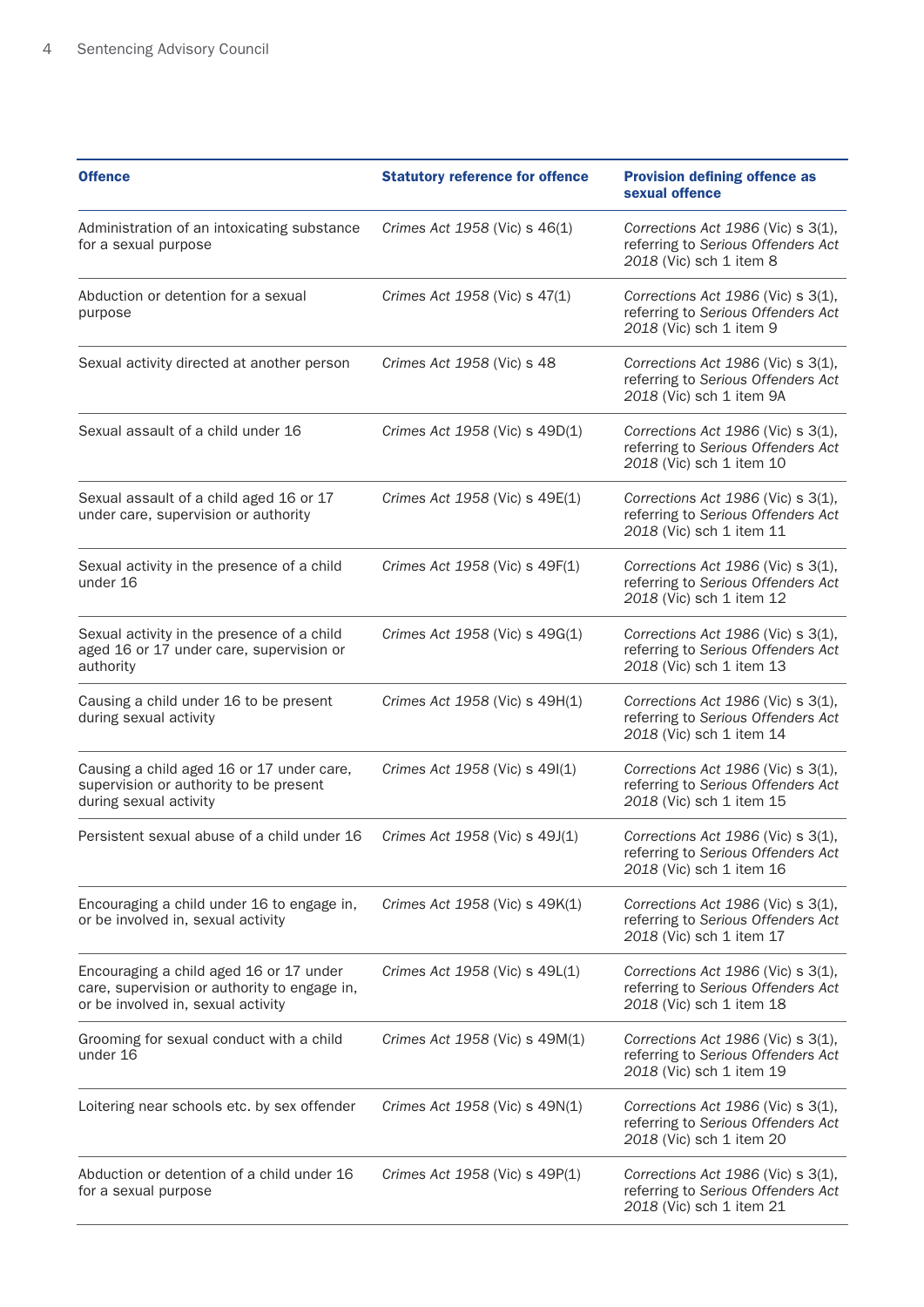| <b>Offence</b>                                                                                            | <b>Statutory reference for offence</b> | <b>Provision defining offence as</b><br>sexual offence                                                    |
|-----------------------------------------------------------------------------------------------------------|----------------------------------------|-----------------------------------------------------------------------------------------------------------|
| Causing or allowing a sexual performance<br>involving a child                                             | Crimes Act 1958 (Vic) s 49Q(1)         | Corrections Act $1986$ (Vic) s $3(1)$ ,<br>referring to Serious Offenders Act<br>2018 (Vic) sch 1 item 22 |
| Inviting or offering a sexual performance<br>involving a child                                            | Crimes Act 1958 (Vic) s 49R(1)         | Corrections Act 1986 (Vic) s 3(1),<br>referring to Serious Offenders Act<br>2018 (Vic) sch 1 item 23      |
| Facilitating a sexual offence against a child                                                             | Crimes Act 1958 (Vic) s 49S(1)         | Corrections Act 1986 (Vic) s 3(1),<br>referring to Serious Offenders Act<br>2018 (Vic) sch 1 item 24      |
| Involving a child in the production of child<br>abuse material                                            | Crimes Act 1958 (Vic) s 51B(1)         | Corrections Act $1986$ (Vic) s $3(1)$ ,<br>referring to Serious Offenders Act<br>2018 (Vic) sch 1 item 25 |
| Producing child abuse material                                                                            | Crimes Act 1958 (Vic) s 51C(1)         | Corrections Act 1986 (Vic) s 3(1),<br>referring to Serious Offenders Act<br>2018 (Vic) sch 1 item 26      |
| Distributing child abuse material                                                                         | Crimes Act 1958 (Vic) s 51D(1)         | Corrections Act 1986 (Vic) s 3(1),<br>referring to Serious Offenders Act<br>2018 (Vic) sch 1 item 27      |
| Administering a website used to deal with<br>child abuse material                                         | Crimes Act 1958 (Vic) s 51E(1)         | Corrections Act $1986$ (Vic) s $3(1)$ ,<br>referring to Serious Offenders Act<br>2018 (Vic) sch 1 item 28 |
| Encouraging use of a website to deal with<br>child abuse material                                         | Crimes Act 1958 (Vic) s 51F(1)         | Corrections Act 1986 (Vic) s 3(1),<br>referring to Serious Offenders Act<br>2018 (Vic) sch 1 item 29      |
| Possession of child abuse material                                                                        | Crimes Act 1958 (Vic) s 51G(1)         | Corrections Act 1986 (Vic) s 3(1),<br>referring to Serious Offenders Act<br>2018 (Vic) sch 1 item 30      |
| Accessing child abuse material                                                                            | Crimes Act 1958 (Vic) s 51H(1)         | Corrections Act 1986 (Vic) s 3(1),<br>referring to Serious Offenders Act<br>2018 (Vic) sch 1 item 31      |
| Assisting a person to avoid apprehension                                                                  | Crimes Act 1958 (Vic) s 51l(1)         | Corrections Act 1986 (Vic) s 3(1),<br>referring to Serious Offenders Act<br>2018 (Vic) sch 1 item 32      |
| Sexual assault of a person with a cognitive<br>impairment or mental illness                               | Crimes Act 1958 (Vic) s 52C(1)         | Corrections Act 1986 (Vic) s 3(1),<br>referring to Serious Offenders Act<br>2018 (Vic) sch 1 item 33      |
| Sexual activity in the presence of a person<br>with a cognitive impairment or mental<br>illness           | Crimes Act 1958 (Vic) s 52D(1)         | Corrections Act 1986 (Vic) s 3(1),<br>referring to Serious Offenders Act<br>2018 (Vic) sch 1 item 34      |
| Causing a person with a cognitive<br>impairment or mental illness to be present<br>during sexual activity | Crimes Act 1958 (Vic) s 52E(1)         | Corrections Act $1986$ (Vic) s $3(1)$ ,<br>referring to Serious Offenders Act<br>2018 (Vic) sch 1 item 35 |
| Using force, threat etc. to cause another<br>person to provide commercial sexual<br>services              | Crimes Act 1958 (Vic) s 53B(1)         | Corrections Act $1986$ (Vic) s $3(1)$ ,<br>referring to Serious Offenders Act<br>2018 (Vic) sch 1 item 36 |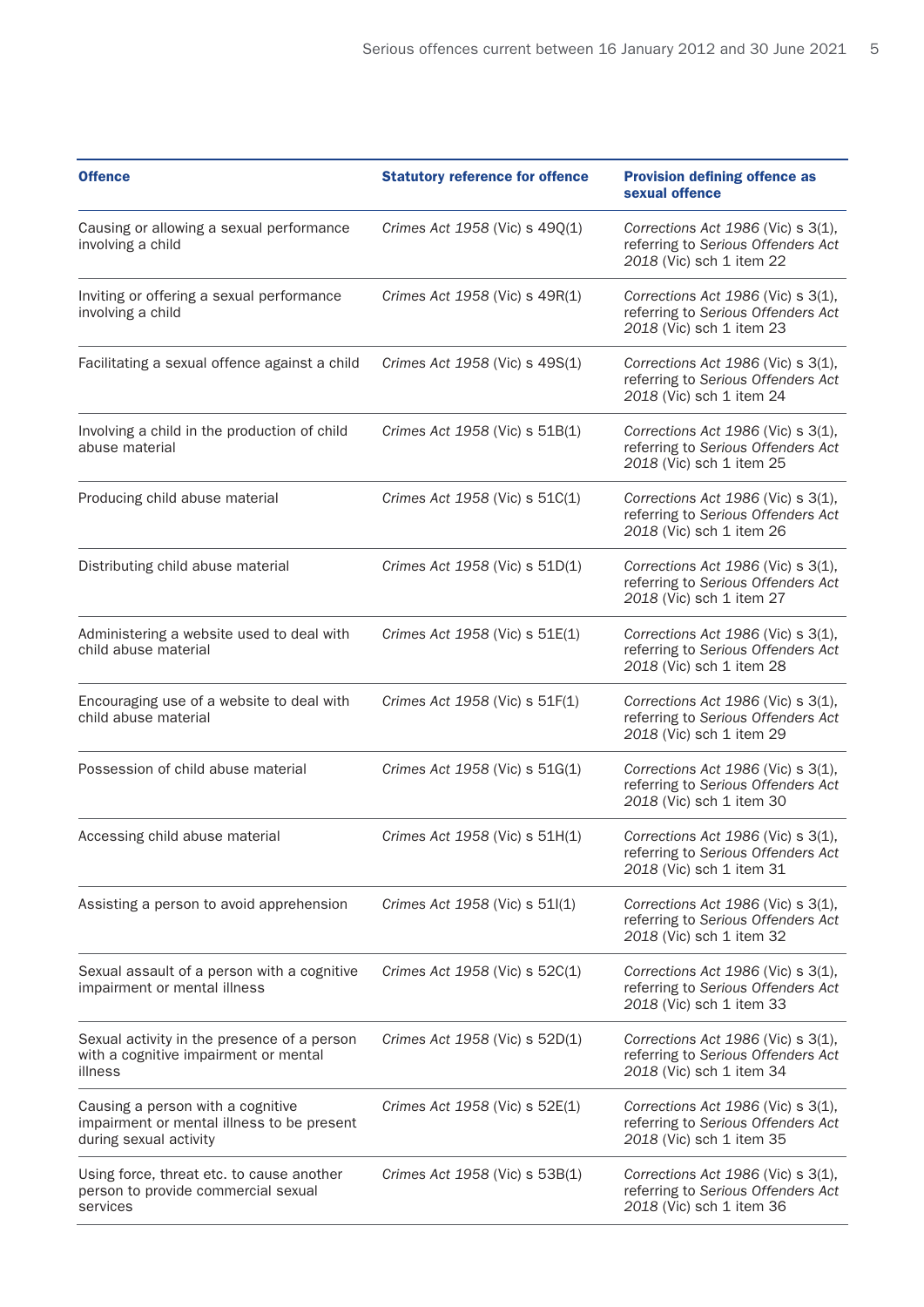| <b>Offence</b>                                                                                                                                                                                                                                                                                                                                                                                                                                                                                                                                                          | <b>Statutory reference for offence</b>                                                                                                                                                    | <b>Provision defining offence as</b><br>sexual offence                                                    |
|-------------------------------------------------------------------------------------------------------------------------------------------------------------------------------------------------------------------------------------------------------------------------------------------------------------------------------------------------------------------------------------------------------------------------------------------------------------------------------------------------------------------------------------------------------------------------|-------------------------------------------------------------------------------------------------------------------------------------------------------------------------------------------|-----------------------------------------------------------------------------------------------------------|
| Causing another person to provide<br>commercial sexual services in<br>circumstances involving sexual servitude                                                                                                                                                                                                                                                                                                                                                                                                                                                          | Crimes Act 1958 (Vic) s 53C(1)                                                                                                                                                            | Corrections Act $1986$ (Vic) s $3(1)$ ,<br>referring to Serious Offenders Act<br>2018 (Vic) sch 1 item 37 |
| Conducting a business in circumstances<br>involving sexual servitude                                                                                                                                                                                                                                                                                                                                                                                                                                                                                                    | Crimes Act 1958 (Vic) s 53D(1)                                                                                                                                                            | Corrections Act 1986 (Vic) s 3(1),<br>referring to Serious Offenders Act<br>2018 (Vic) sch 1 item 38      |
| Aggravated sexual servitude                                                                                                                                                                                                                                                                                                                                                                                                                                                                                                                                             | Crimes Act 1958 (Vic) s 53E(1)                                                                                                                                                            | Corrections Act 1986 (Vic) s 3(1),<br>referring to Serious Offenders Act<br>2018 (Vic) sch 1 item 39      |
| Deceptive recruiting for commercial sexual<br>services                                                                                                                                                                                                                                                                                                                                                                                                                                                                                                                  | Crimes Act 1958 (Vic) s 53F(1)                                                                                                                                                            | Corrections Act 1986 (Vic) s 3(1),<br>referring to Serious Offenders Act<br>2018 (Vic) sch 1 item 40      |
| Aggravated deceptive recruiting for<br>commercial sexual services                                                                                                                                                                                                                                                                                                                                                                                                                                                                                                       | Crimes Act 1958 (Vic) s 53G(1)                                                                                                                                                            | Corrections Act $1986$ (Vic) s $3(1)$ ,<br>referring to Serious Offenders Act<br>2018 (Vic) sch 1 item 41 |
| <b>Bestiality</b>                                                                                                                                                                                                                                                                                                                                                                                                                                                                                                                                                       | Crimes Act 1958 (Vic) s 54A(1)                                                                                                                                                            | Corrections Act 1986 (Vic) s 3(1),<br>referring to Serious Offenders Act<br>2018 (Vic) sch 1 item 42      |
| Burglary $-$ in circumstances in which the<br>offender entered the building or part of<br>the building as a trespasser with intent to<br>commit an offence against a provision of<br>Subdivisions (8A) to (8FA) of Part I, Division<br>1 of Crimes Act 1958 (Vic):<br>(8A) rape, sexual assault and associated<br>sexual offences<br>(8B) sexual offences against children<br>(8C) incest<br>(8D) child abuse material<br>(8E) sexual offences against persons with<br>a cognitive impairment or mental illness<br>(8F) sexual servitude<br>(8FA) other sexual offences | Crimes Act 1958 (Vic) s 76                                                                                                                                                                | Corrections Act $1986$ (Vic) s $3(1)$ ,<br>referring to Serious Offenders Act<br>2018 (Vic) sch 1 item 44 |
| Aggravated burglary - in circumstances in<br>which the offender entered the building or<br>part of the building as a trespasser with<br>intent to commit an offence against a<br>provision of Subdivisions (8A) to (8FA) of<br>Part I, Division 1 of Crimes Act 1958 (Vic):<br>(8A) rape, sexual assault and associated<br>sexual offences<br>(8B) sexual offences against children<br>(8C) incest<br>(8D) child abuse material<br>(8E) sexual offences against persons with<br>a cognitive impairment or mental illness                                                | Crimes Act 1958 (Vic) s 77<br>(Note: aggravated burglary is<br>included in the list of serious<br>violent offences, regardless<br>of the offender's intent when<br>entering the building) | Corrections Act 1986 (Vic) s 3(1),<br>referring to Serious Offenders Act<br>2018 (Vic) sch 1 item 45      |

(8F) sexual servitude

(8FA) other sexual offences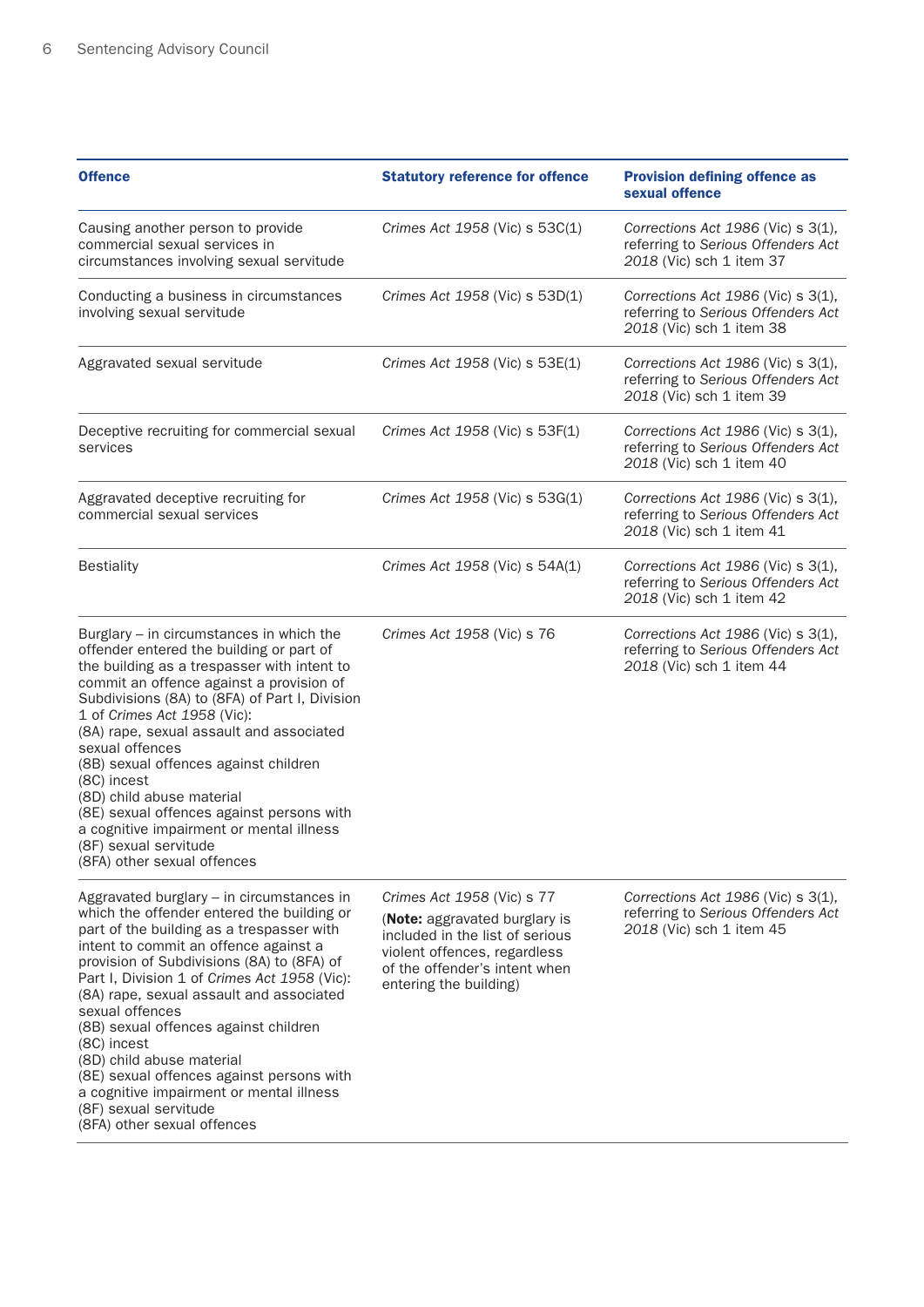| <b>Offence</b>                                                                                                                                                                                                                                                                                                                                                                                                                                                                                                                                                                           | <b>Statutory reference for offence</b>                                                                                                                                                          | <b>Provision defining offence as</b><br>sexual offence                                                    |
|------------------------------------------------------------------------------------------------------------------------------------------------------------------------------------------------------------------------------------------------------------------------------------------------------------------------------------------------------------------------------------------------------------------------------------------------------------------------------------------------------------------------------------------------------------------------------------------|-------------------------------------------------------------------------------------------------------------------------------------------------------------------------------------------------|-----------------------------------------------------------------------------------------------------------|
| Home invasion – in circumstances in which<br>the offender entered the building or part of<br>the building as a trespasser with intent to<br>commit an offence against a provision of<br>Subdivisions (8A) to (8FA) of Part I, Division<br>1 of Crimes Act 1958 (Vic):<br>(8A) rape, sexual assault and associated<br>sexual offences<br>(8B) sexual offences against children<br>(8C) incest<br>(8D) child abuse material<br>(8E) sexual offences against persons with<br>a cognitive impairment or mental illness<br>(8F) sexual servitude<br>(8FA) other sexual offences               | Crimes Act 1958 (Vic) s 77A<br>(Note: home invasion is included<br>in the list of serious violent<br>offences, regardless of the<br>offender's intent when entering<br>the building)            | Corrections Act $1986$ (Vic) s $3(1)$ ,<br>referring to Serious Offenders Act<br>2018 (Vic) sch 1 item 46 |
| Aggravated home invasion - in<br>circumstances in which the offender<br>entered the building or part of the building<br>as a trespasser with intent to commit an<br>offence against a provision of Subdivisions<br>(8A) to (8FA) of Part I, Division 1 of Crimes<br>Act 1958 (Vic):<br>(8A) rape, sexual assault and associated<br>sexual offences<br>(8B) sexual offences against children<br>(8C) incest<br>(8D) child abuse material<br>(8E) sexual offences against persons with<br>a cognitive impairment or mental illness<br>(8F) sexual servitude<br>(8FA) other sexual offences | Crimes Act 1958 (Vic) s 77B<br>(Note: aggravated home invasion<br>is included in the list of serious<br>violent offences, regardless<br>of the offender's intent when<br>entering the building) | Corrections Act $1986$ (Vic) s $3(1)$ ,<br>referring to Serious Offenders Act<br>2018 (Vic) sch 1 item 47 |
| Causing or inducing a child to take part in<br>sex work                                                                                                                                                                                                                                                                                                                                                                                                                                                                                                                                  | Sex Work Act 1994 (Vic) s 5(1)                                                                                                                                                                  | Corrections Act 1986 (Vic) s 3(1),<br>referring to Serious Offenders Act<br>2018 (Vic) sch 1 item 48      |
| Obtaining payment for sexual services<br>provided by a child                                                                                                                                                                                                                                                                                                                                                                                                                                                                                                                             | Sex Work Act 1994 (Vic) s 6(1)                                                                                                                                                                  | Corrections Act $1986$ (Vic) s $3(1)$ ,<br>referring to Serious Offenders Act<br>2018 (Vic) sch 1 item 49 |
| Agreement for provision of sexual services<br>by a child                                                                                                                                                                                                                                                                                                                                                                                                                                                                                                                                 | Sex Work Act 1994 (Vic) s 7(1)                                                                                                                                                                  | Corrections Act $1986$ (Vic) s $3(1)$ ,<br>referring to Serious Offenders Act<br>2018 (Vic) sch 1 item 50 |
| Allowing a child to take part in sex work                                                                                                                                                                                                                                                                                                                                                                                                                                                                                                                                                | Sex Work Act 1994 (Vic) s 11(1)                                                                                                                                                                 | Corrections Act $1986$ (Vic) s $3(1)$ ,<br>referring to Serious Offenders Act<br>2018 (Vic) sch 1 item 51 |
| Slavery offences                                                                                                                                                                                                                                                                                                                                                                                                                                                                                                                                                                         | Criminal Code Act 1995 (Cth)<br>s 270.3                                                                                                                                                         | Corrections Act 1986 (Vic) s 3(1),<br>referring to Serious Offenders Act<br>2018 (Vic) sch 1 item 58      |
| Servitude offences                                                                                                                                                                                                                                                                                                                                                                                                                                                                                                                                                                       | Criminal Code Act 1995 (Cth)<br>s 270.5                                                                                                                                                         | Corrections Act 1986 (Vic) s 3(1),<br>referring to Serious Offenders Act<br>2018 (Vic) sch 1 item 58      |
| Forced labour offences                                                                                                                                                                                                                                                                                                                                                                                                                                                                                                                                                                   | Criminal Code Act 1995 (Cth)<br>ss 270.6, 270.6A                                                                                                                                                | Corrections Act $1986$ (Vic) s $3(1)$ ,<br>referring to Serious Offenders Act<br>2018 (Vic) sch 1 item 58 |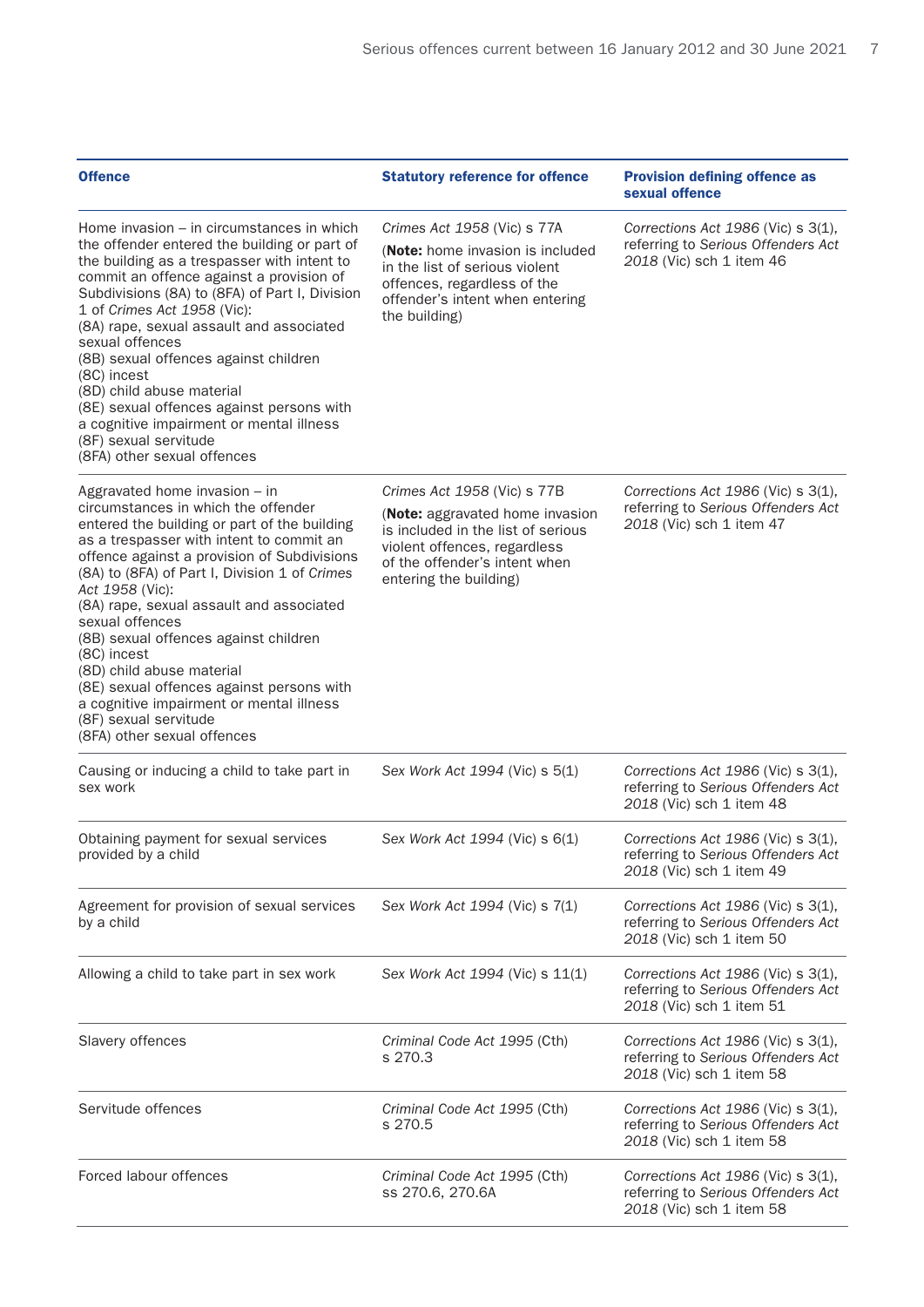| <b>Offence</b>                                                                                                                                                                                    | <b>Statutory reference for offence</b>             | <b>Provision defining offence as</b><br>sexual offence                                                       |
|---------------------------------------------------------------------------------------------------------------------------------------------------------------------------------------------------|----------------------------------------------------|--------------------------------------------------------------------------------------------------------------|
| Deceptive recruiting for labour or services                                                                                                                                                       | Criminal Code Act 1995 (Cth)<br>s 270.7            | Corrections Act 1986 (Vic) s 3(1),<br>referring to Serious Offenders Act<br>2018 (Vic) sch 1 item 58         |
| Trafficking in children - in circumstances in<br>which the purpose of the exploitation is to<br>provide sexual services within the meaning<br>of Criminal Code Act 1995 (Cth) s 271.4             | Criminal Code Act 1995 (Cth)<br>s 271.4            | Corrections Act $1986$ (Vic) s $3(1)$ ,<br>referring to Serious Offenders Act<br>2018 (Vic) sch 1 item 59    |
| Domestic trafficking in children - in<br>circumstances in which the purpose of the<br>exploitation is to provide sexual services<br>within the meaning of Criminal Code Act<br>1995 (Cth) s 271.7 | Criminal Code Act 1995 (Cth)<br>s 271.7            | Corrections Act 1986 (Vic) s 3(1),<br>referring to Serious Offenders Act<br>2018 (Vic) sch 1 item 59         |
| Sexual intercourse with a child outside<br>Australia                                                                                                                                              | Criminal Code Act 1995 (Cth)<br>s 272.8(1) or (2)  | Corrections Act 1986 (Vic) s 3(1),<br>referring to Serious Offenders Act<br>2018 (Vic) sch 1 item 60(a)      |
| Persistent sexual abuse of a child outside<br>Australia                                                                                                                                           | Criminal Code Act 1995 (Cth)<br>s 272.11(1)        | Corrections Act 1986 (Vic) s 3(1),<br>referring to Serious Offenders Act<br>2018 (Vic) sch 1 item 60(b)      |
| Sexual intercourse with a young person<br>outside Australia - defendant in position of<br>trust or authority                                                                                      | Criminal Code Act 1995 (Cth)<br>s 272.12(1) or (2) | Corrections Act 1986 (Vic) s 3(1),<br>referring to Serious Offenders Act<br>2018 (Vic) sch 1 item 60(c)      |
| Sexual activity (other than sexual<br>intercourse) with a young person outside<br>Australia - defendant in position of trust<br>or authority                                                      | Criminal Code Act 1995 (Cth)<br>s 272.13(1) or (2) | Corrections Act 1986 (Vic) s 3(1),<br>referring to Serious Offenders Act<br>2018 (Vic) sch 1 item 60(d)      |
| Procuring a child to engage in sexual<br>activity outside Australia                                                                                                                               | Criminal Code Act 1995 (Cth)<br>s 272.14(1)        | Corrections Act $1986$ (Vic) s $3(1)$ ,<br>referring to Serious Offenders Act<br>2018 (Vic) sch 1 item 60(e) |
| 'Grooming' a child to engage in sexual<br>activity outside Australia                                                                                                                              | Criminal Code Act 1995 (Cth)<br>s 272.15(1)        | Corrections Act 1986 (Vic) s 3(1),<br>referring to Serious Offenders Act<br>2018 (Vic) sch 1 item 60(f)      |
| Benefiting from an offence against Division<br>272 of Criminal Code Act 1995 (Cth) (child<br>sex offences outside Australia)                                                                      | Criminal Code Act 1995 (Cth)<br>s 272.18(1)        | Corrections Act 1986 (Vic) s 3(1),<br>referring to Serious Offenders Act<br>2018 (Vic) sch 1 item 60(g)      |
| Encouraging an offence against Division<br>272 of Criminal Code Act 1995 (Cth) (child<br>sex offences outside Australia)                                                                          | Criminal Code Act 1995 (Cth)<br>s 272.19(1)        | Corrections Act 1986 (Vic) s 3(1),<br>referring to Serious Offenders Act<br>2018 (Vic) sch 1 item 60(h)      |
| Preparing for or planning an offence<br>against Division 272 of Criminal Code Act<br>1995 (Cth) (child sex offences outside<br>Australia)                                                         | Criminal Code Act 1995 (Cth)<br>s 272.20(1) or (2) | Corrections Act $1986$ (Vic) s $3(1)$ ,<br>referring to Serious Offenders Act<br>2018 (Vic) sch 1 item 60(i) |
| Using a carriage service for child<br>pornography material                                                                                                                                        | Criminal Code Act 1995 (Cth)<br>s 474.19(1)        | Corrections Act $1986$ (Vic) s $3(1)$ ,<br>referring to Serious Offenders Act<br>2018 (Vic) sch 1 item 61(a) |
| Possessing, controlling, producing,<br>supplying or obtaining child pornography<br>material through a carriage service                                                                            | Criminal Code Act 1995 (Cth)<br>s 474.20(1)        | Corrections Act $1986$ (Vic) s $3(1)$ ,<br>referring to Serious Offenders Act<br>2018 (Vic) sch 1 item 61(b) |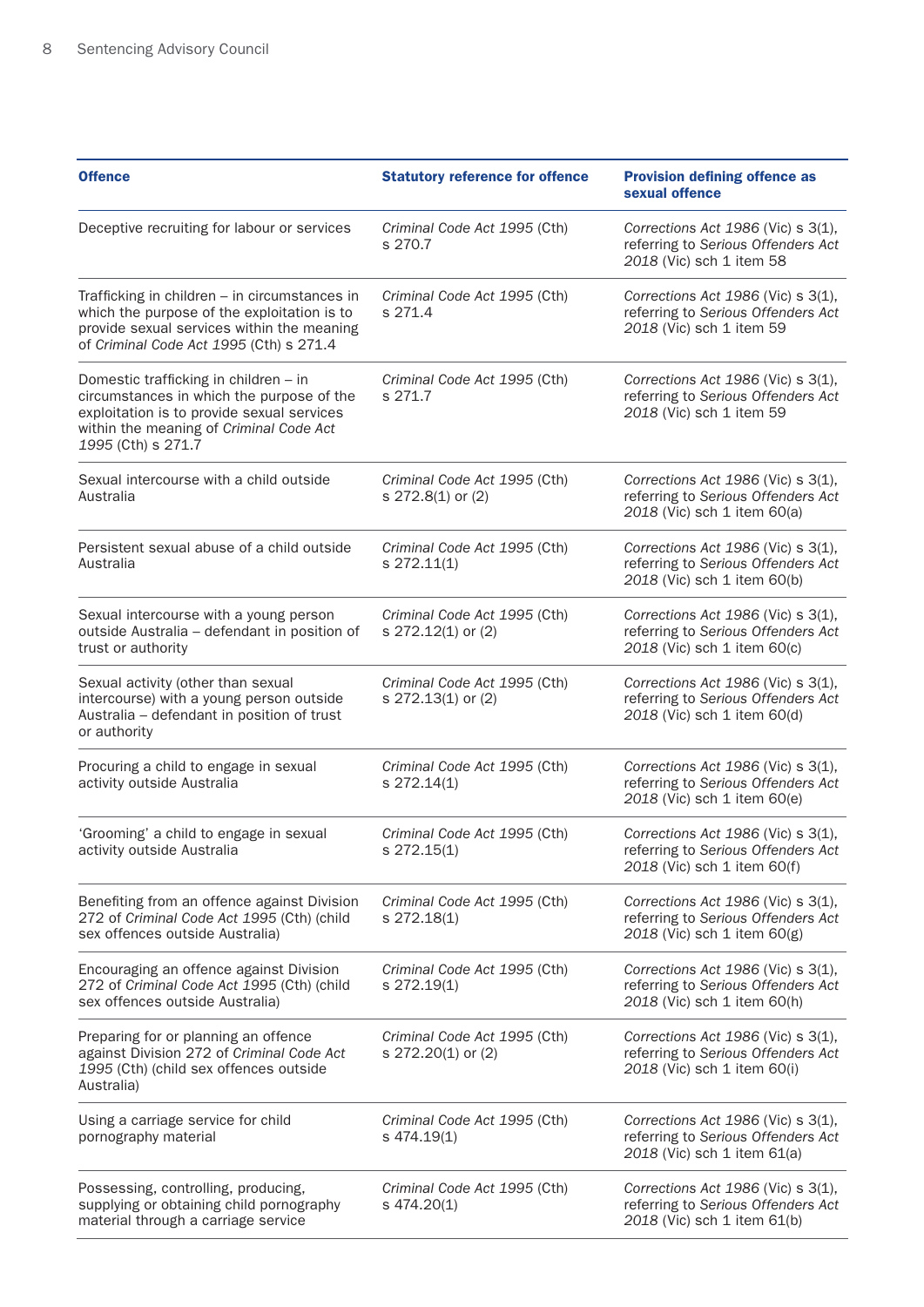| <b>Offence</b>                                                                                                           | <b>Statutory reference for offence</b>              | <b>Provision defining offence as</b><br>sexual offence                                                  |
|--------------------------------------------------------------------------------------------------------------------------|-----------------------------------------------------|---------------------------------------------------------------------------------------------------------|
| Using a carriage service for child abuse<br>material                                                                     | Criminal Code Act 1995 (Cth)<br>s 474.22(1)         | Corrections Act 1986 (Vic) s 3(1),<br>referring to Serious Offenders Act<br>2018 (Vic) sch 1 item 61(c) |
| Possessing, controlling, producing,<br>supplying or obtaining child abuse material<br>for use through a carriage service | Criminal Code Act 1995 (Cth)<br>s 474.23(1)         | Corrections Act 1986 (Vic) s 3(1),<br>referring to Serious Offenders Act<br>2018 (Vic) sch 1 item 61(d) |
| Aggravated offence - offence involving<br>conduct on 3 or more occasions and 2 or<br>more people                         | Criminal Code Act 1995 (Cth)<br>s 474.24A(1)        | Corrections Act 1986 (Vic) s 3(1),<br>referring to Serious Offenders Act<br>2018 (Vic) sch 1 item 61(e) |
| Using a carriage service for sexual activity<br>with a person under 16 years of age                                      | Criminal Code Act 1995 (Cth)<br>s 474.25A(1) or (2) | Corrections Act 1986 (Vic) s 3(1),<br>referring to Serious Offenders Act<br>2018 (Vic) sch 1 item 61(f) |
| Aggravated offence - child with mental<br>impairment or under care, supervision or<br>authority of defendant             | Criminal Code Act 1995 (Cth)<br>s 474.25B(1)        | Corrections Act 1986 (Vic) s 3(1),<br>referring to Serious Offenders Act<br>2018 (Vic) sch 1 item 61(g) |
| Using a carriage service to procure persons<br>under 16 years of age                                                     | Criminal Code Act 1995 (Cth)<br>s 474.26            | Corrections Act 1986 (Vic) s 3(1),<br>referring to Serious Offenders Act<br>2018 (Vic) sch 1 item 61(h) |
| Using a carriage service to 'groom' persons<br>under 16 years of age                                                     | Criminal Code Act 1995 (Cth)<br>s 474.27            | Corrections Act 1986 (Vic) s 3(1),<br>referring to Serious Offenders Act<br>2018 (Vic) sch 1 item 61(i) |
| Using a carriage service to transmit<br>indecent communication to a person under<br>16 years of age                      | Criminal Code Act 1995 (Cth)<br>s 474.27A(1)        | Corrections Act 1986 (Vic) s 3(1),<br>referring to Serious Offenders Act<br>2018 (Vic) sch 1 item 61(j) |
| Offence involving items of child<br>pornography or of child abuse material                                               | Customs Act 1901 (Cth) s 233BAB                     | Corrections Act 1986 (Vic) s 3(1),<br>referring to Serious Offenders Act<br>2018 (Vic) sch 1 item 62    |

- a. The common law offence of *rape* was removed from the definition of *serious offence* on 3 September 2018 when the *Serious Sex Offenders (Detention and Supervision) Act 2009* (Vic) was repealed and the *Serious Offenders Act 2018* (Vic) commenced. However, it continues to meet the definition of serious offence by virtue of the *Serious Offenders Act 2018* (Vic) sch 1 item 52.
- b. The common law offence of attempted *rape* was removed from the definition of *serious offence* on 3 September 2018 when the *Serious Sex Offenders (Detention and Supervision) Act 2009* (Vic) was repealed and the *Serious Offenders Act 2018* (Vic) commenced. However, it continues to meet the definition of serious offence by virtue of the *Serious Offenders Act 2018* (Vic) sch 1 item 52.
- c. The common law offence of *assault with intent to rape* was removed from the definition of *serious offence* on 3 September 2018 when the *Serious Sex Offenders (Detention and Supervision) Act 2009* (Vic) was repealed and the *Serious Offenders Act 2018* (Vic) commenced. However, it continues to meet the definition of serious offence by virtue of the *Serious Offenders Act 2018* (Vic) sch 1 item 52.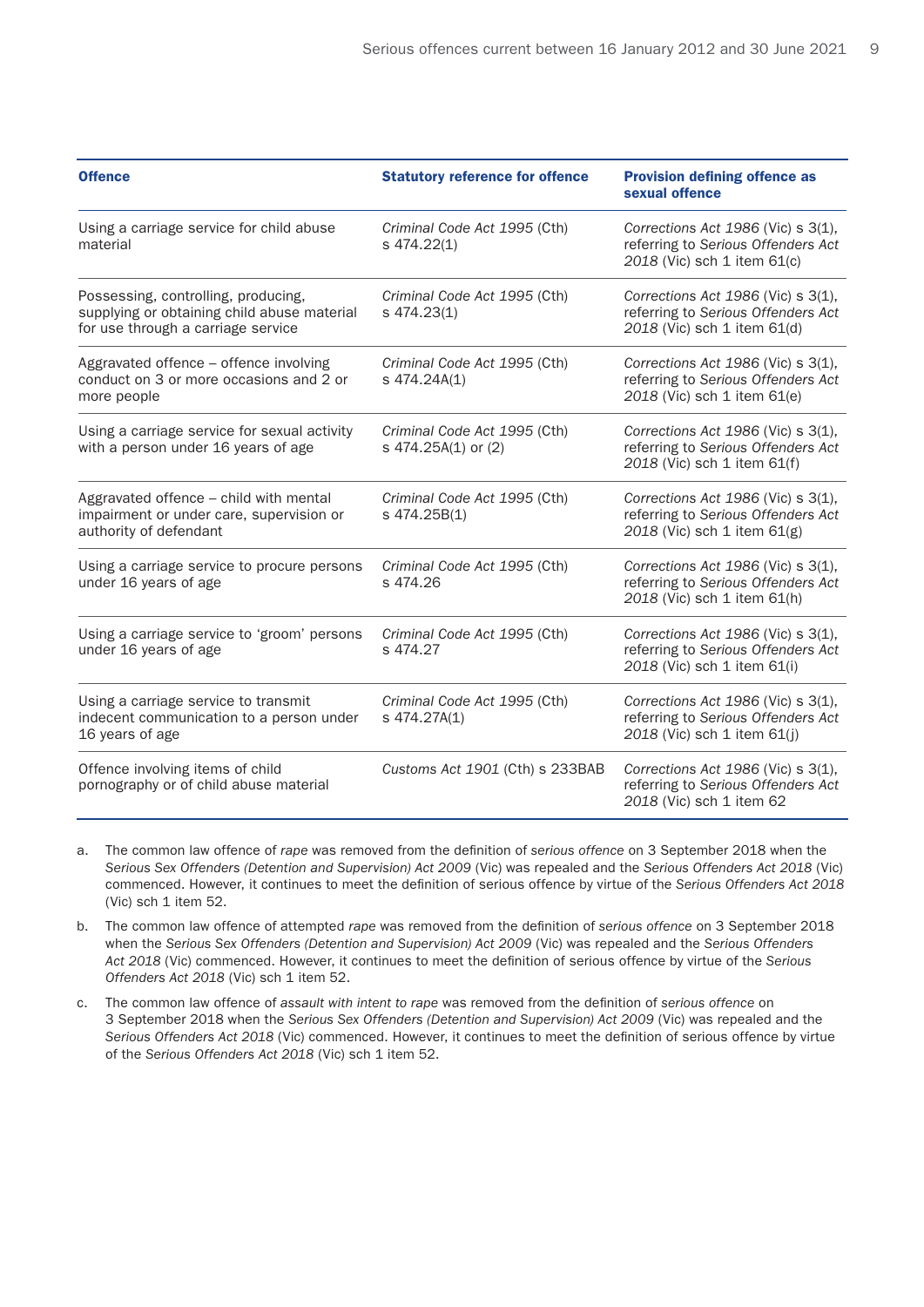The definition of *sexual offence* in the *Corrections Act 1986* (Vic) s 3(1) also includes:

- an offence against a provision of an Act that was amended or repealed before the commencement of the *Serious Offenders Act 2018* (Vic), the necessary elements of which, at the time it was committed, consisted of elements that constitute any of the offences referred to in the *Serious Offenders Act 2018* (Vic) sch 1 items 1–51 (*Serious Offenders Act 2018* (Vic) sch 1 item 52);
- an offence that, at the time it was committed, was an offence listed in the *Serious Offenders Act 2018* (Vic) sch 1 (*Serious Offenders Act 2018* (Vic) sch 1 item 63);
- an offence that is a previous corresponding enactment of an offence referred to in the *Serious Offenders Act 2018* (Vic) sch 1 item 55 (*Serious Offenders Act 2018* (Vic) sch 1 item 64);
- an offence an element of which is an intention to commit an offence of a kind listed in the *Serious Offenders Act 2018* (Vic) sch 1 (*Serious Offenders Act 2018* (Vic) sch 1 item 65);
- an offence of attempting, or of conspiracy or incitement, to commit an offence of a kind listed in the *Serious Offenders Act 2018* (Vic) sch 1 *(Serious Offenders Act 2018* (Vic) sch 1 item 66); and
- any other offence committed in or outside Victoria, the necessary elements of which consist of elements that constitute an offence of a kind listed in the *Serious Offenders Act 2018* (Vic) sch 1 (*Serious Offenders Act 2018* (Vic) sch 1 item 67).

Table 2B: Sexual offences defined as serious offences by the *Corrections Act 1986* (Vic) s 104AA that were repealed either on or before 1 July 2019 (in order of jurisdiction and statute)

| <b>Offence</b>                                      | <b>Statutory reference for offence</b><br>(prior to repeal)                                                                                                                              | <b>Provision defining offence as</b><br>sexual offence                                                                                                      |
|-----------------------------------------------------|------------------------------------------------------------------------------------------------------------------------------------------------------------------------------------------|-------------------------------------------------------------------------------------------------------------------------------------------------------------|
| Publication or transmission of child<br>pornography | Classification (Publications,<br>Films and Computer Games)<br>(Enforcement) Act 1995 (Vic)<br>s 57A (repealed on 1 July 2017<br>by Crimes Amendment (Sexual<br>Offences) Act 2016 (Vic)) | Corrections Act 1986 (Vic) s 3(1),<br>referring to Serious Offenders Act<br>2018 (Vic) sch 1 item 54A and<br>Sentencing Act 1991 (Vic) sch 1<br>cl 1(daq)   |
| Compelling sexual penetration                       | Crimes Act 1958 (Vic) s 38A<br>(repealed on 1 July 2015 by<br><b>Crimes Amendment (Sexual</b><br>Offences and Other Matters) Act<br>2014 (Vic))                                          | Corrections Act 1986 (Vic) s 3(1),<br>referring to Serious Offenders Act<br>2018 (Vic) sch 1 item 52A                                                       |
| Indecent assault                                    | Crimes Act 1958 (Vic) s 39<br>(repealed on 1 July 2015 by<br><b>Crimes Amendment (Sexual</b><br>Offences and Other Matters) Act<br>2014 (Vic))                                           | Corrections Act 1986 (Vic) s 3(1),<br>referring to Serious Offenders Act<br>2018 (Vic) sch 1 item 52B                                                       |
| Assault with intent to rape                         | Crimes Act 1958 (Vic) s 40(1)<br>(repealed on 1 July 2015 by<br><b>Crimes Amendment (Sexual</b><br>Offences and Other Matters) Act<br>2014 (Vic))                                        | Corrections Act 1986 (Vic) s 3(1),<br>referring to Serious Offenders Act<br>2018 (Vic) sch 1 item 52C                                                       |
| Rape (as amended)                                   | Crimes Act 1958 (Vic) s 40<br>(inserted on 5 August 1991 by<br>Crimes (Sexual Offences) Act 1991<br>(Vic) and repealed on 1 January<br>1992 by Crimes (Rape) Act<br>1991 (Vic))          | Corrections Act 1986 (Vic) s 3(1),<br>referring to Serious Offenders Act<br>2018 (Vic) sch 1 item 53 and<br>Sentencing Act 1991 (Vic) sch 1<br>cl $1(b)(i)$ |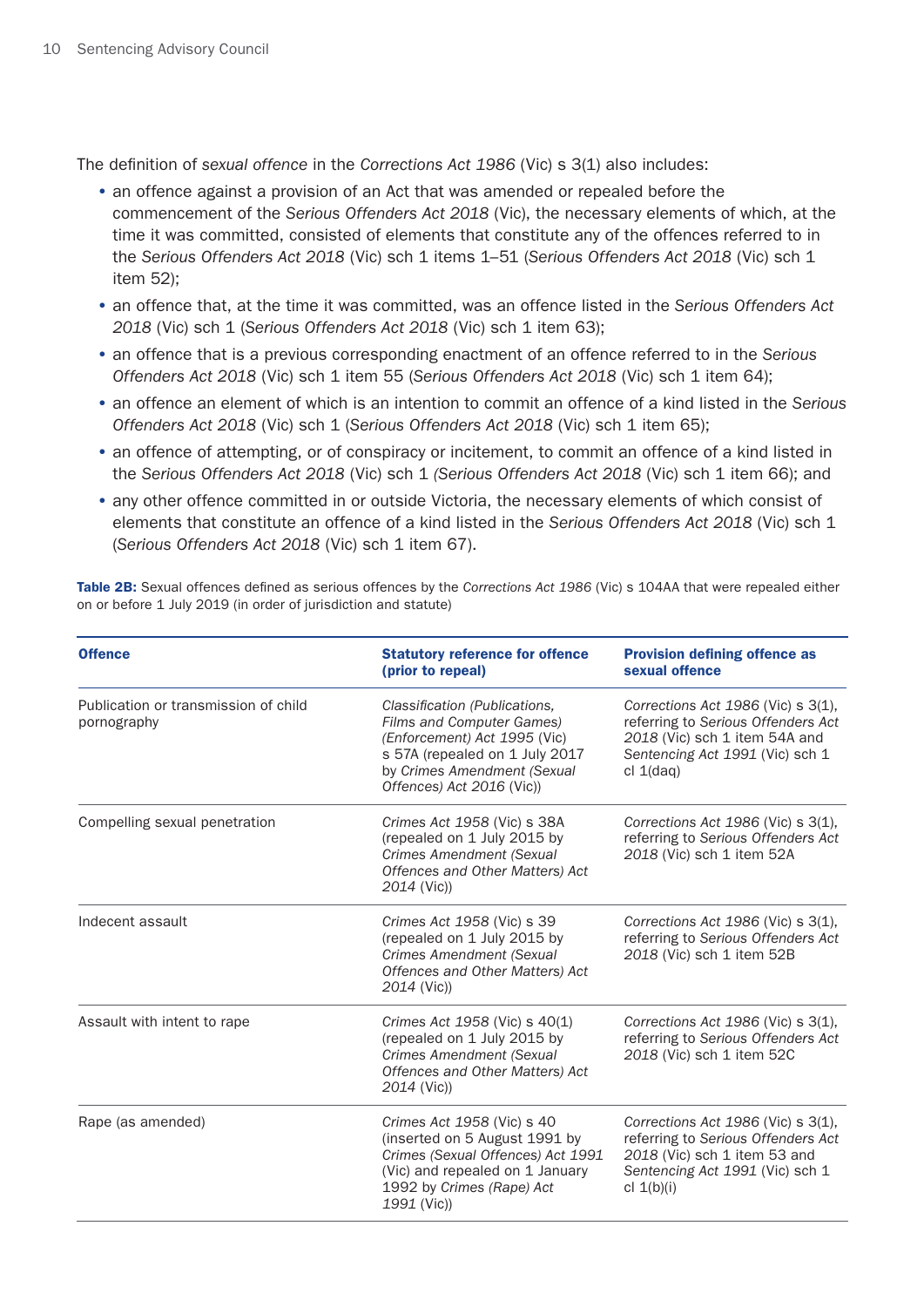| <b>Offence</b>                                                                                                                                     | <b>Statutory reference for offence</b><br>(prior to repeal)                                                                                                                                 | <b>Provision defining offence as</b><br>sexual offence                                                                                                            |
|----------------------------------------------------------------------------------------------------------------------------------------------------|---------------------------------------------------------------------------------------------------------------------------------------------------------------------------------------------|-------------------------------------------------------------------------------------------------------------------------------------------------------------------|
| Rape with aggravating circumstances<br>(as amended)                                                                                                | Crimes Act 1958 (Vic) s 41<br>(inserted on 5 August 1991 by<br>Crimes (Sexual Offences) Act 1991<br>(Vic) and repealed on 1 January<br>1992 by Crimes (Rape) Act<br>1991 (Vic))             | Corrections Act 1986 (Vic) s 3(1),<br>referring to Serious Offenders Act<br>2018 (Vic) sch 1 item 53 and<br>Sentencing Act 1991 (Vic) sch 1<br>cl $1(b)(ii)$      |
| Indecent assault with aggravating<br>circumstances (as amended)                                                                                    | Crimes Act 1958 (Vic) s 43<br>(inserted on 5 August 1991 by<br>Crimes (Sexual Offences) Act 1991<br>(Vic) and repealed on 1 January<br>1992 by Crimes (Rape) Act<br>1991 (Vic))             | Corrections Act 1986 (Vic) s 3(1),<br>referring to Serious Offenders Act<br>2018 (Vic) sch 1 item 53 and<br>Sentencing Act 1991 (Vic) sch 1<br>cl $1(b)(iii)$     |
| Incest (by parent or other lineal ancestor or<br>step-parent)                                                                                      | Crimes Act 1958 (Vic) s 44(1)<br>(repealed on 1 July 2017 by<br><b>Crimes Amendment (Sexual</b><br>Offences) Act 2016 (Vic))                                                                | Corrections Act $1986$ (Vic) s $3(1)$ ,<br>referring to Serious Offenders Act<br>2018 (Vic) sch 1 item 54 and<br>Sentencing Act 1991 (Vic) sch 1<br>cl 1(dab)(i)  |
| Incest (by child or other lineal descendant<br>or step-child)                                                                                      | Crimes Act 1958 (Vic) s 44(2)<br>(repealed on 1 July 2017 by<br><b>Crimes Amendment (Sexual</b><br>Offences) Act 2016 (Vic))                                                                | Corrections Act 1986 (Vic) s 3(1),<br>referring to Serious Offenders Act<br>2018 (Vic) sch 1 item 54 and<br>Sentencing Act 1991 (Vic) sch 1<br>cl 1(dab)(ia)      |
| Incest (by sibling) in circumstances other<br>than where both people are aged 18 years<br>or older and each consented to the sexual<br>penetration | Crimes Act 1958 (Vic) s 44(4)<br>(repealed on 1 July 2017 by<br>Crimes Amendment (Sexual<br>Offences) Act 2016 (Vic))                                                                       | Corrections Act 1986 (Vic) s 3(1),<br>referring to Serious Offenders Act<br>2018 (Vic) sch 1 item 54 and<br>Sentencing Act 1991 (Vic) sch 1<br>cl 1(dab)(ib)      |
| Indecent assault (as amended)                                                                                                                      | Crimes Act 1958 (Vic) s 44(1)<br>(inserted on 1 March 1981 by<br>Crimes (Sexual Offences) Act 1980<br>(Vic) and repealed on 5 August<br>1991 by Crimes (Sexual Offences)<br>Act 1991 (Vic)) | Corrections Act 1986 (Vic) s 3(1),<br>referring to Serious Offenders Act<br>2018 (Vic) sch 1 item 53 and<br>Sentencing Act 1991 (Vic) sch 1<br>cl $1(c)(i)$       |
| Indecent assault with aggravating<br>circumstances (as amended)                                                                                    | Crimes Act 1958 (Vic) s 44(2)<br>(inserted on 1 March 1981 by<br>Crimes (Sexual Offences) Act 1980<br>(Vic) and repealed on 5 August<br>1991 by Crimes (Sexual Offences)<br>Act 1991 (Vic)) | Corrections Act $1986$ (Vic) s $3(1)$ ,<br>referring to Serious Offenders Act<br>2018 (Vic) sch 1 item 53 and<br>Sentencing Act 1991 (Vic) sch 1<br>cl $1(c)(ii)$ |
| Rape (as amended)                                                                                                                                  | Crimes Act 1958 (Vic) s 44(1)<br>(repealed on 1 March 1981 by<br>Crimes (Sexual Offences) Act<br>1980 (Vic))                                                                                | Corrections Act 1986 (Vic) s 3(1),<br>referring to Serious Offenders Act<br>2018 (Vic) sch 1 item 53 and<br>Sentencing Act 1991 (Vic) sch 1<br>cl $1(d)(i)$       |
| Rape with mitigating circumstances<br>(as amended)                                                                                                 | Crimes Act 1958 (Vic) s 44(2)<br>(repealed on 1 March 1981 by<br>Crimes (Sexual Offences) Act<br>1980 (Vic))                                                                                | Corrections Act $1986$ (Vic) s $3(1)$ ,<br>referring to Serious Offenders Act<br>2018 (Vic) sch 1 item 53 and<br>Sentencing Act 1991 (Vic) sch 1<br>cl 1(d)(ii)   |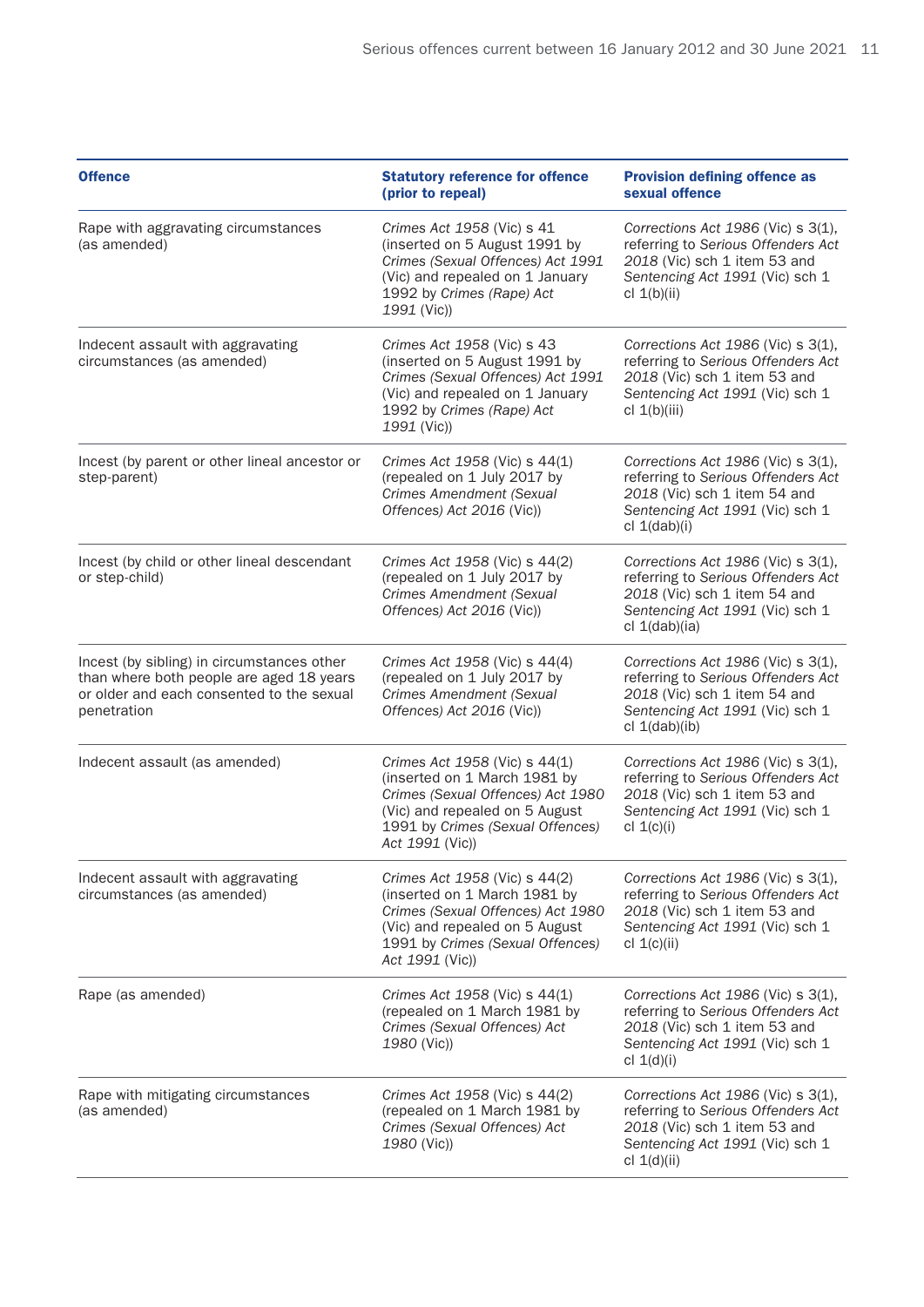| <b>Offence</b>                                                                    | <b>Statutory reference for offence</b><br>(prior to repeal)                                                                                                                                 | <b>Provision defining offence as</b><br>sexual offence                                                                                                            |
|-----------------------------------------------------------------------------------|---------------------------------------------------------------------------------------------------------------------------------------------------------------------------------------------|-------------------------------------------------------------------------------------------------------------------------------------------------------------------|
| Sexual penetration of a child under 16                                            | Crimes Act 1958 (Vic) s 45(1)<br>(repealed on 1 July 2017 by<br>Crimes Amendment (Sexual<br>Offences) Act 2016 (Vic))                                                                       | Corrections Act $1986$ (Vic) s $3(1)$ ,<br>referring to Serious Offenders Act<br>2018 (Vic) sch 1 item 54 and<br>Sentencing Act 1991 (Vic) sch 1<br>cl 1(dac)     |
| Assault with intent to commit rape<br>(as amended)                                | Crimes Act 1958 (Vic) s 45(2)<br>(inserted on 1 March 1981 by<br>Crimes (Sexual Offences) Act 1980<br>(Vic) and repealed on 5 August<br>1991 by Crimes (Sexual Offences)<br>Act 1991 (Vic)) | Corrections Act 1986 (Vic) s 3(1),<br>referring to Serious Offenders Act<br>2018 (Vic) sch 1 item 53 and<br>Sentencing Act 1991 (Vic) sch 1<br>cl $1(c)(v)$       |
| Rape with aggravating circumstances<br>(as amended)                               | Crimes Act 1958 (Vic) s 45(3)<br>(inserted on 1 March 1981 by<br>Crimes (Sexual Offences) Act 1980<br>(Vic) and repealed on 5 August<br>1991 by Crimes (Sexual Offences)<br>Act 1991 (Vic)) | Corrections Act 1986 (Vic) s 3(1),<br>referring to Serious Offenders Act<br>2018 (Vic) sch 1 item 53 and<br>Sentencing Act 1991 (Vic) sch 1<br>cl $1(c)(vi)$      |
| Attempted rape with aggravating<br>circumstances (as amended)                     | Crimes Act 1958 (Vic) s 45(4)<br>(inserted on 1 March 1981 by<br>Crimes (Sexual Offences) Act 1980<br>(Vic) and repealed on 5 August<br>1991 by Crimes (Sexual Offences)<br>Act 1991 (Vic)) | Corrections Act 1986 (Vic) s 3(1),<br>referring to Serious Offenders Act<br>2018 (Vic) sch 1 item 53 and<br>Sentencing Act 1991 (Vic) sch 1<br>cl 1(c)(vii)       |
| Assault with intent to commit rape with<br>aggravating circumstances (as amended) | Crimes Act 1958 (Vic) s 45(4)<br>(inserted on 1 March 1981 by<br>Crimes (Sexual Offences) Act 1980<br>(Vic) and repealed on 5 August<br>1991 by Crimes (Sexual Offences)<br>Act 1991 (Vic)) | Corrections Act 1986 (Vic) s 3(1),<br>referring to Serious Offenders Act<br>2018 (Vic) sch 1 item 53 and<br>Sentencing Act 1991 (Vic) sch 1<br>cl $1(c)(viii)$    |
| Rape (as amended)                                                                 | Crimes Act 1958 (Vic) s 45(1)<br>(inserted on 1 March 1981 by<br>Crimes (Sexual Offences) Act 1980<br>(Vic) and repealed on 5 August<br>1991 by Crimes (Sexual Offences)<br>Act 1991 (Vic)) | Corrections Act 1986 (Vic) s 3(1),<br>referring to Serious Offenders Act<br>2018 (Vic) sch 1 item 53 and<br>Sentencing Act 1991 (Vic) sch 1<br>cl $1(c)(iii)$     |
| Attempted rape (as amended)                                                       | Crimes Act 1958 (Vic) s 45(2)<br>(inserted on 1 March 1981 by<br>Crimes (Sexual Offences) Act 1980<br>(Vic) and repealed on 5 August<br>1991 by Crimes (Sexual Offences)<br>Act 1991 (Vic)) | Corrections Act $1986$ (Vic) s $3(1)$ ,<br>referring to Serious Offenders Act<br>2018 (Vic) sch 1 item 53 and<br>Sentencing Act 1991 (Vic) sch 1<br>cl $1(c)(iv)$ |
| Attempted rape (as amended)                                                       | Crimes Act 1958 (Vic) s 45<br>(repealed on 1 March 1981 by<br>Crimes (Sexual Offences) Act<br>1980 (Vic))                                                                                   | Corrections Act 1986 (Vic) s 3(1),<br>referring to Serious Offenders Act<br>2018 (Vic) sch 1 item 53 and<br>Sentencing Act 1991 (Vic) sch 1<br>cl $1(d)(iii)$     |
| Assault with intent to rape (as amended)                                          | Crimes Act 1958 (Vic) s 45<br>(repealed on 1 March 1981 by<br>Crimes (Sexual Offences) Act<br>1980 (Vic))                                                                                   | Corrections Act 1986 (Vic) s 3(1),<br>referring to Serious Offenders Act<br>2018 (Vic) sch 1 item 53 and<br>Sentencing Act 1991 (Vic) sch 1<br>cl $1(d)(iv)$      |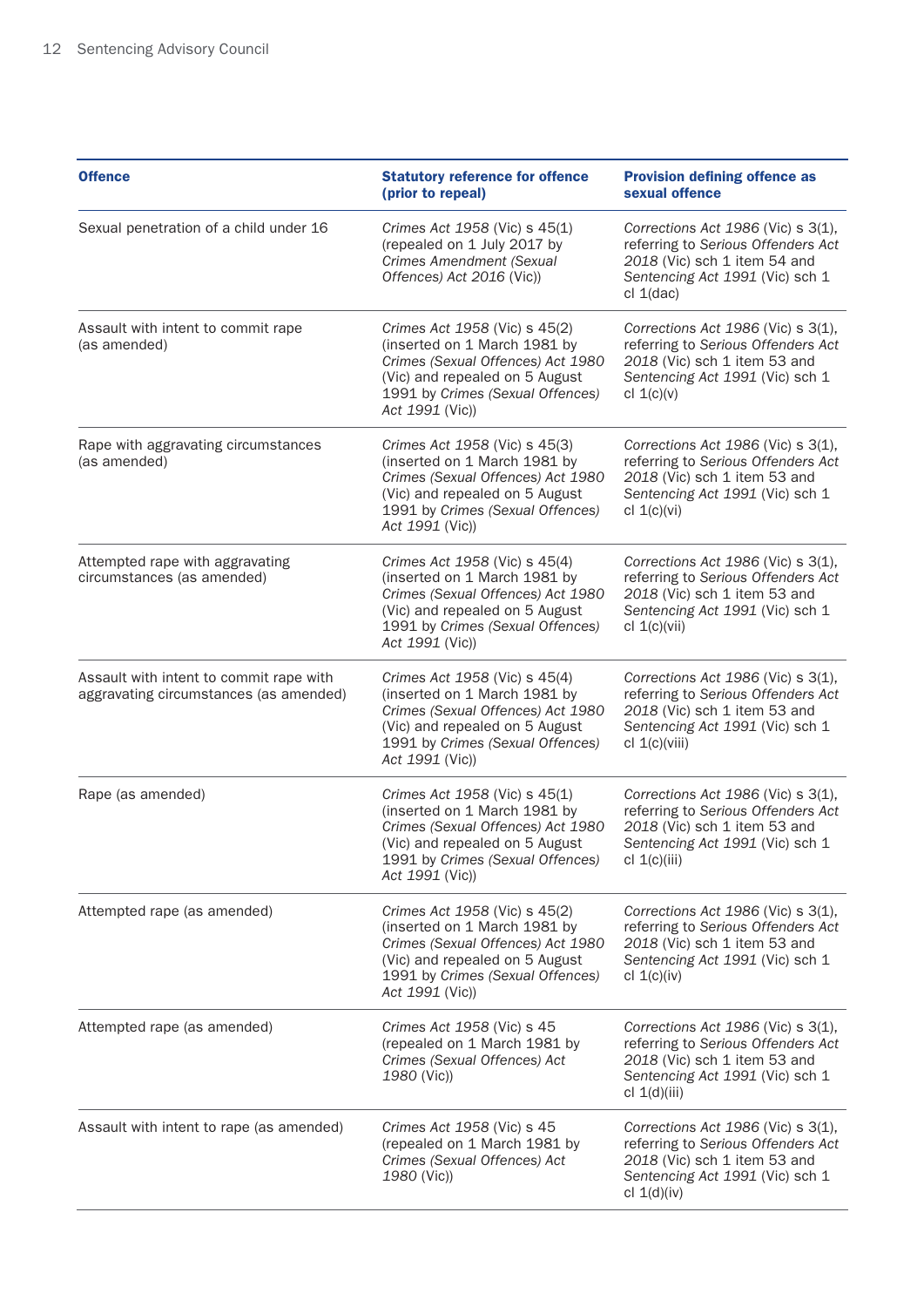| <b>Offence</b>                                                                                            | <b>Statutory reference for offence</b><br>(prior to repeal)                                                                                                                                 | <b>Provision defining offence as</b><br>sexual offence                                                                                                            |
|-----------------------------------------------------------------------------------------------------------|---------------------------------------------------------------------------------------------------------------------------------------------------------------------------------------------|-------------------------------------------------------------------------------------------------------------------------------------------------------------------|
| Sexual penetration of a child under 10<br>(as amended)                                                    | Crimes Act 1958 (Vic) s 45(1)<br>(inserted on 5 August 1991 by<br>Crimes (Sexual Offences) Act 1991<br>(Vic) and repealed by Crimes<br>(Amendment) Act 2000 (Vic))                          | Corrections Act 1986 (Vic) s 3(1),<br>referring to Serious Offenders Act<br>2018 (Vic) sch 1 item 53 and<br>Sentencing Act 1991 (Vic) sch 1<br>cl $1(ab)$         |
| Sexual penetration of a child aged between<br>10 and 16 (as amended)                                      | Crimes Act 1958 (Vic) s 46(1)<br>(inserted on 5 August 1991 by<br>Crimes (Sexual Offences) Act 1991<br>(Vic) and repealed by Crimes<br>(Amendment) Act 2000 (Vic))                          | Corrections Act 1986 (Vic) s 3(1),<br>referring to Serious Offenders Act<br>2018 (Vic) sch 1 item 53 and<br>Sentencing Act 1991 (Vic) sch 1<br>cl $1$ (ac)        |
| Unlawfully and carnally knowing and<br>abusing a girl under 10 (as amended)                               | Crimes Act 1958 (Vic) s 46<br>(repealed on 1 March 1981 by<br>Crimes (Sexual Offences) Act<br>1980 (Vic))                                                                                   | Corrections Act $1986$ (Vic) s $3(1)$ ,<br>referring to Serious Offenders Act<br>2018 (Vic) sch 1 item 53 and<br>Sentencing Act 1991 (Vic) sch 1<br>cl $1(d)(v)$  |
| Indecent act with a child under 16                                                                        | Crimes Act 1958 (Vic) s 47(1)<br>(repealed on 1 July 2017 by<br><b>Crimes Amendment (Sexual</b><br>Offences) Act 2016 (Vic))                                                                | Corrections Act 1986 (Vic) s 3(1),<br>referring to Serious Offenders Act<br>2018 (Vic) sch 1 item 54 and<br>Sentencing Act 1991 (Vic) sch 1<br>cl 1(dab)(ii)      |
| Sexual penetration of a child under 10<br>(as amended)                                                    | Crimes Act 1958 (Vic) s 47(1)<br>(inserted on 1 March 1981 by<br>Crimes (Sexual Offences) Act 1980<br>(Vic) and repealed on 5 August<br>1991 by Crimes (Sexual Offences)<br>Act 1991 (Vic)) | Corrections Act 1986 (Vic) s 3(1),<br>referring to Serious Offenders Act<br>2018 (Vic) sch 1 item 53 and<br>Sentencing Act 1991 (Vic) sch 1<br>cl 1(c)(ix)        |
| Attempted sexual penetration of a child<br>under 10 (as amended)                                          | Crimes Act 1958 (Vic) s 47(2)<br>(inserted on 1 March 1981 by<br>Crimes (Sexual Offences) Act 1980<br>(Vic) and repealed on 5 August<br>1991 by Crimes (Sexual Offences)<br>Act 1991 (Vic)) | Corrections Act 1986 (Vic) s 3(1),<br>referring to Serious Offenders Act<br>2018 (Vic) sch 1 item 53 and<br>Sentencing Act 1991 (Vic) sch 1<br>cl $1(c)(x)$       |
| Assault with intent to take part in an act<br>of sexual penetration with a child under 10<br>(as amended) | Crimes Act 1958 (Vic) s 47(2)<br>(inserted on 1 March 1981 by<br>Crimes (Sexual Offences) Act 1980<br>(Vic) and repealed on 5 August<br>1991 by Crimes (Sexual Offences)<br>Act 1991 (Vic)) | Corrections Act $1986$ (Vic) s $3(1)$ ,<br>referring to Serious Offenders Act<br>2018 (Vic) sch 1 item 53 and<br>Sentencing Act 1991 (Vic) sch 1<br>cl $1(c)(xi)$ |
| Attempting to unlawfully and carnally know<br>and abuse a girl under 10 (as amended)                      | Crimes Act 1958 (Vic) s 47<br>(repealed on 1 March 1981 by<br>Crimes (Sexual Offences) Act<br>1980 (Vic))                                                                                   | Corrections Act $1986$ (Vic) s $3(1)$ ,<br>referring to Serious Offenders Act<br>2018 (Vic) sch 1 item 53 and<br>Sentencing Act 1991 (Vic) sch 1<br>cl $1(d)(vi)$ |
| Assault with intent to unlawfully and<br>carnally know and abuse a girl under 10<br>(as amended)          | Crimes Act 1958 (Vic) s 47<br>(repealed on 1 March 1981 by<br>Crimes (Sexual Offences) Act<br>1980 (Vic))                                                                                   | Corrections Act $1986$ (Vic) s $3(1)$ ,<br>referring to Serious Offenders Act<br>2018 (Vic) sch 1 item 53 and<br>Sentencing Act 1991 (Vic) sch 1<br>cl 1(d)(vii)  |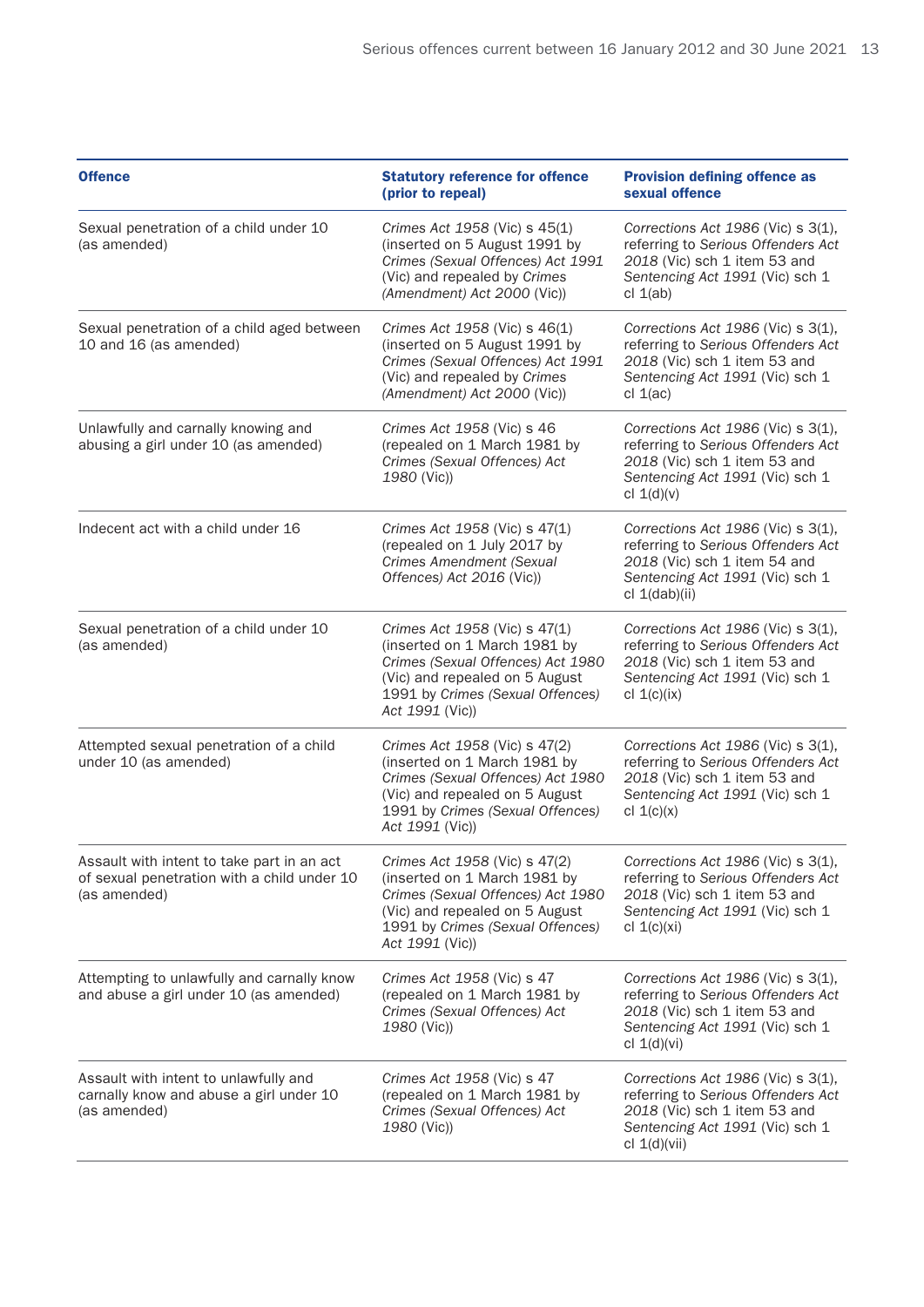| <b>Offence</b>                                                                                                          | <b>Statutory reference for offence</b><br>(prior to repeal)                                                                                                                                 | <b>Provision defining offence as</b><br>sexual offence                                                                                                            |
|-------------------------------------------------------------------------------------------------------------------------|---------------------------------------------------------------------------------------------------------------------------------------------------------------------------------------------|-------------------------------------------------------------------------------------------------------------------------------------------------------------------|
| Persistent sexual abuse of a child under 16                                                                             | Crimes Act 1958 (Vic) s 47A<br>(repealed on 1 July 2017 by<br>Crimes Amendment (Sexual<br>Offences) Act 2016 (Vic))                                                                         | Corrections Act 1986 (Vic) s 3(1),<br>referring to Serious Offenders Act<br>2018 (Vic) sch 1 item 54 and<br>Sentencing Act 1991 (Vic) sch 1<br>cl 1(dab)(iii)     |
| Sexual penetration of a child aged 16 or 17                                                                             | Crimes Act 1958 (Vic) s 48(1)<br>(repealed on 1 July 2017 by<br>Crimes Amendment (Sexual<br>Offences) Act 2016 (Vic))                                                                       | Corrections Act $1986$ (Vic) s $3(1)$ ,<br>referring to Serious Offenders Act<br>2018 (Vic) sch 1 item 54 and<br>Sentencing Act 1991 (Vic) sch 1<br>cl 1(dab)(iv) |
| Sexual penetration of a child aged between<br>10 and 16 (as amended)                                                    | Crimes Act 1958 (Vic) s 48(1)<br>(inserted on 1 March 1981 by<br>Crimes (Sexual Offences) Act 1980<br>(Vic) and repealed on 5 August<br>1991 by Crimes (Sexual Offences)<br>Act 1991 (Vic)) | Corrections Act 1986 (Vic) s 3(1),<br>referring to Serious Offenders Act<br>2018 (Vic) sch 1 item 53 and<br>Sentencing Act 1991 (Vic) sch 1<br>cl $1(c)(xii)$     |
| Attempted sexual penetration of a child<br>aged between 10 and 16 (as amended)                                          | Crimes Act 1958 (Vic) s 48(2)<br>(inserted on 1 March 1981 by<br>Crimes (Sexual Offences) Act 1980<br>(Vic) and repealed on 5 August<br>1991 by Crimes (Sexual Offences)<br>Act 1991 (Vic)) | Corrections Act 1986 (Vic) s 3(1),<br>referring to Serious Offenders Act<br>2018 (Vic) sch 1 item 53 and<br>Sentencing Act 1991 (Vic) sch 1<br>cl 1(c)(xiii)      |
| Assault with intent to take part in an act<br>of sexual penetration with a child aged<br>between 10 and 16 (as amended) | Crimes Act 1958 (Vic) s 48(2)<br>(inserted on 1 March 1981 by<br>Crimes (Sexual Offences) Act 1980<br>(Vic) and repealed on 5 August<br>1991 by Crimes (Sexual Offences)<br>Act 1991 (Vic)) | Corrections Act 1986 (Vic) s 3(1),<br>referring to Serious Offenders Act<br>2018 (Vic) sch 1 item 53 and<br>Sentencing Act 1991 (Vic) sch 1<br>cl $1(c)(xiv)$     |
| Unlawfully and carnally knowing and<br>abusing a girl aged between 10 and 16<br>(as amended)                            | Crimes Act 1958 (Vic) s 48(1)<br>(repealed on 1 March 1981 by<br>Crimes (Sexual Offences) Act<br>1980 (Vic))                                                                                | Corrections Act 1986 (Vic) s 3(1),<br>referring to Serious Offenders Act<br>2018 (Vic) sch 1 item 53 and<br>Sentencing Act 1991 (Vic) sch 1<br>cl 1(d)(viii)      |
| Attempting to unlawfully and carnally know<br>and abuse a girl aged between 10 and 16<br>(as amended)                   | Crimes Act 1958 (Vic) s 48(2)<br>(repealed on 1 March 1981 by<br>Crimes (Sexual Offences) Act<br>1980 (Vic))                                                                                | Corrections Act $1986$ (Vic) s $3(1)$ ,<br>referring to Serious Offenders Act<br>2018 (Vic) sch 1 item 53 and<br>Sentencing Act 1991 (Vic) sch 1<br>cl $1(d)(ix)$ |
| Assault with intent to unlawfully and<br>carnally know and abuse a girl aged<br>between 10 and 16 (as amended)          | Crimes Act 1958 (Vic) s 48(2)<br>(repealed on 1 March 1981 by<br>Crimes (Sexual Offences) Act<br>1980 (Vic))                                                                                | Corrections Act 1986 (Vic) s 3(1),<br>referring to Serious Offenders Act<br>2018 (Vic) sch 1 item 53 and<br>Sentencing Act 1991 (Vic) sch 1<br>cl $1(d)(x)$       |
| Indecent act with a child aged 16 or 17                                                                                 | Crimes Act 1958 (Vic) s 49(1)<br>(repealed on 1 July 2017 by<br>Crimes Amendment (Sexual<br>Offences) Act 2016 (Vic))                                                                       | Corrections Act $1986$ (Vic) s $3(1)$ ,<br>referring to Serious Offenders Act<br>2018 (Vic) sch 1 item 54 and<br>Sentencing Act 1991 (Vic) sch 1<br>cl 1(dad)     |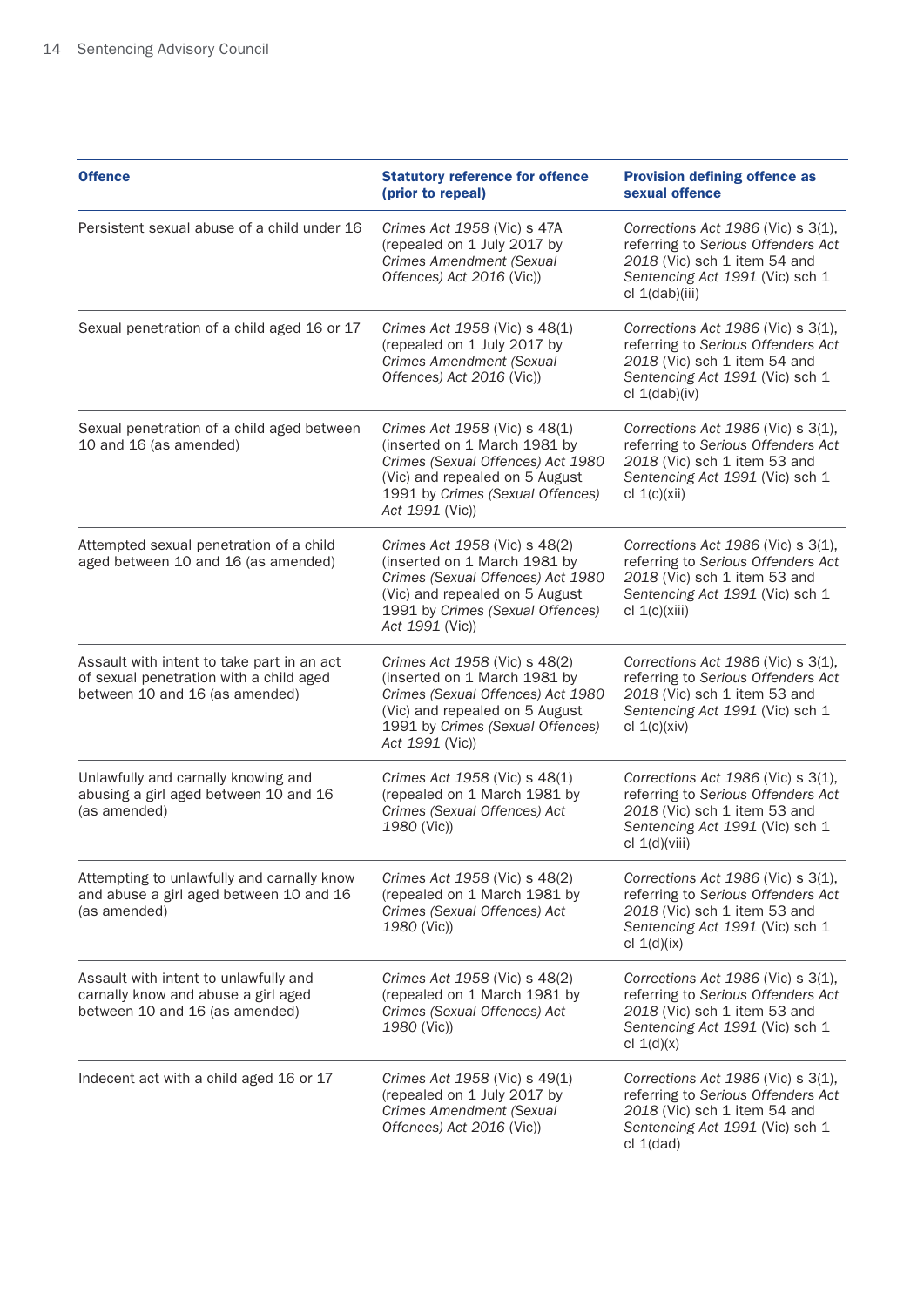| <b>Offence</b>                                                                                                                                                                             | <b>Statutory reference for offence</b><br>(prior to repeal)                                                                                                                                 | <b>Provision defining offence as</b><br>sexual offence                                                                                                            |
|--------------------------------------------------------------------------------------------------------------------------------------------------------------------------------------------|---------------------------------------------------------------------------------------------------------------------------------------------------------------------------------------------|-------------------------------------------------------------------------------------------------------------------------------------------------------------------|
| Facilitating sexual offences against children                                                                                                                                              | Crimes Act 1958 (Vic) s 49A(1)<br>(repealed on 1 July 2017 by<br>Crimes Amendment (Sexual<br>Offences) Act 2016 (Vic))                                                                      | Corrections Act 1986 (Vic) s 3(1),<br>referring to Serious Offenders Act<br>2018 (Vic) sch 1 item 54 and<br>Sentencing Act 1991 (Vic) sch 1<br>cl 1(dae)          |
| Grooming for sexual conduct with a child<br>under 16                                                                                                                                       | Crimes Act 1958 (Vic) s 49B(2)<br>(repealed on 1 July 2017 by<br>Crimes Amendment (Sexual<br>Offences) Act 2016 (Vic))                                                                      | Corrections Act 1986 (Vic) s 3(1),<br>referring to Serious Offenders Act<br>2018 (Vic) sch 1 item 54 and<br>Sentencing Act 1991 (Vic) sch 1<br>cl 1(daf)          |
| Gross indecency with a child under 16<br>(as amended)                                                                                                                                      | Crimes Act 1958 (Vic) s 50(1)<br>(inserted on 1 March 1981 by<br>Crimes (Sexual Offences) Act 1980<br>(Vic) and repealed on 5 August<br>1991 by Crimes (Sexual Offences)<br>Act 1991 (Vic)) | Corrections Act 1986 (Vic) s 3(1),<br>referring to Serious Offenders Act<br>2018 (Vic) sch 1 item 53 and<br>Sentencing Act 1991 (Vic) sch 1<br>cl $1(c)(xv)$      |
| Sexual penetration of a mentally ill<br>or intellectually defective person<br>(as amended)                                                                                                 | Crimes Act 1958 (Vic) s 51<br>(inserted on 1 March 1981 by<br>Crimes (Sexual Offences) Act 1980<br>(Vic) and repealed on 5 August<br>1991 by Crimes (Sexual Offences)<br>Act 1991 (Vic))    | Corrections Act 1986 (Vic) s 3(1),<br>referring to Serious Offenders Act<br>2018 (Vic) sch 1 item 53 and<br>Sentencing Act 1991 (Vic) sch 1<br>cl 1(c)(xvi)       |
| Attempted sexual penetration of a mentally<br>ill or intellectually defective person<br>(as amended)                                                                                       | Crimes Act 1958 (Vic) s 51<br>(inserted on 1 March 1981 by<br>Crimes (Sexual Offences) Act 1980<br>(Vic) and repealed on 5 August<br>1991 by Crimes (Sexual Offences)<br>Act 1991 (Vic))    | Corrections Act 1986 (Vic) s 3(1),<br>referring to Serious Offenders Act<br>2018 (Vic) sch 1 item 53 and<br>Sentencing Act 1991 (Vic) sch 1<br>cl 1(c)(xvii)      |
| Assault with intent to take part in an act<br>of sexual penetration with a mentally<br>ill or intellectually defective person<br>(as amended)                                              | Crimes Act 1958 (Vic) s 51<br>(inserted on 1 March 1981 by<br>Crimes (Sexual Offences) Act 1980<br>(Vic) and repealed on 5 August<br>1991 by Crimes (Sexual Offences)<br>Act 1991 (Vic))    | Corrections Act 1986 (Vic) s 3(1),<br>referring to Serious Offenders Act<br>2018 (Vic) sch 1 item 53 and<br>Sentencing Act 1991 (Vic) sch 1<br>cl 1(c)(xviii)     |
| Sexual offences against persons with<br>a cognitive impairment by providers of<br>medical or therapeutic services                                                                          | Crimes Act 1958 (Vic)<br>ss $51(1)$ – $(2)$ (repealed on 1 July<br>2017 by Crimes Amendment<br>(Sexual Offences) Act 2016 (Vic))                                                            | Corrections Act 1986 (Vic) s 3(1),<br>referring to Serious Offenders Act<br>2018 (Vic) sch 1 item 54 and<br>Sentencing Act 1991 (Vic) sch 1<br>cls 1(dag), (daga) |
| Sexual offences against a person with a<br>cognitive impairment by workers                                                                                                                 | Crimes Act 1958 (Vic)<br>ss $52(1)$ - $(2)$ (repealed on 1 July<br>2017 by Crimes Amendment<br>(Sexual Offences) Act 2016 (Vic))                                                            | Corrections Act 1986 (Vic) s 3(1),<br>referring to Serious Offenders Act<br>2018 (Vic) sch 1 item 54 and<br>Sentencing Act 1991 (Vic) sch 1<br>cls 1(dah)-(daha)  |
| Incest (as amended) but not section 52(4)<br>or (5) in circumstances in which both<br>people are aged 18 or older and each<br>consented to taking part in the act of<br>sexual penetration | Crimes Act 1958 (Vic) s 52<br>(inserted on 1 March 1981 by<br>Crimes (Sexual Offences) Act 1980<br>(Vic) and repealed on 5 August<br>1991 by Crimes (Sexual Offences)<br>Act 1991 (Vic))    | Corrections Act 1986 (Vic) s 3(1),<br>referring to Serious Offenders Act<br>2018 (Vic) sch 1 item 54 and<br>Sentencing Act 1991 (Vic) sch 1<br>cl 1(c)(xix)       |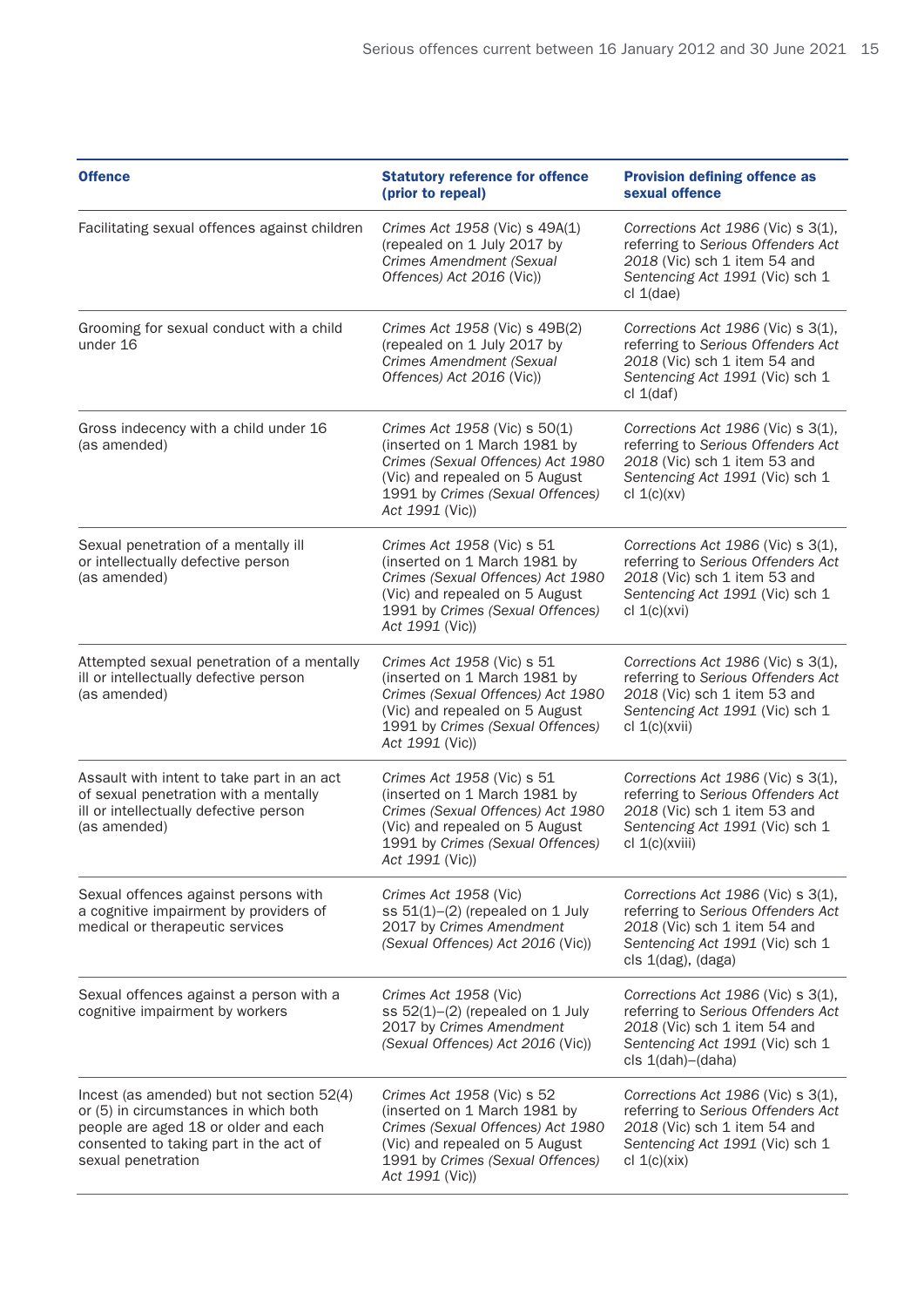| <b>Offence</b>                                                                                                                                                                                                                                                                                     | <b>Statutory reference for offence</b><br>(prior to repeal)                                                                                                                              | <b>Provision defining offence as</b><br>sexual offence                                                                                                              |
|----------------------------------------------------------------------------------------------------------------------------------------------------------------------------------------------------------------------------------------------------------------------------------------------------|------------------------------------------------------------------------------------------------------------------------------------------------------------------------------------------|---------------------------------------------------------------------------------------------------------------------------------------------------------------------|
| Incest (as amended) but not section 52(3)<br>or (4) if the woman or girl is the sister<br>of the offender and both are aged 18 or<br>older and the carnal knowledge was, or<br>the attempt or assault with intent to have<br>unlawful carnal knowledge was made, with<br>the consent of the sister | Crimes Act 1958 (Vic) s 52<br>(repealed on 1 March 1981 by<br>Crimes (Sexual Offences) Act<br>1980 (Vic))                                                                                | Corrections Act 1986 (Vic) s 3(1),<br>referring to Serious Offenders Act<br>2018 (Vic) sch 1 item 53 and<br>Sentencing Act 1991 (Vic) sch 1<br>cl $1(d)(xi)$        |
| Administration of drugs etc.                                                                                                                                                                                                                                                                       | Crimes Act 1958 (Vic)<br>ss $53(1)$ - $(2)$ (repealed on 1 July<br>2017 by Crimes Amendment<br>(Sexual Offences) Act 2016 (Vic))                                                         | Corrections Act 1986 (Vic) s 3(1),<br>referring to Serious Offenders Act<br>2018 (Vic) sch 1 item 53 and<br>Sentencing Act 1991 (Vic) sch 1<br>cls 1(dab)(v), (dai) |
| Occupier etc. permitting unlawful sexual<br>penetration                                                                                                                                                                                                                                            | Crimes Act 1958 (Vic) s 54<br>(repealed on 1 July 2017 by<br>Crimes Amendment (Sexual<br>Offences) Act 2016 (Vic))                                                                       | Corrections Act 1986 (Vic) s 3(1),<br>referring to Serious Offenders Act<br>2018 (Vic) sch 1 item 53 and<br>Sentencing Act 1991 (Vic) sch 1<br>cl 1(dab)(vi)        |
| Procuring persons by threats or fraud<br>(as amended)                                                                                                                                                                                                                                              | Crimes Act 1958 (Vic) s 54<br>(inserted on 1 March 1981 by<br>Crimes (Sexual Offences) Act 1980<br>(Vic) and repealed on 5 August<br>1991 by Crimes (Sexual Offences)<br>Act 1991 (Vic)) | Corrections Act 1986 (Vic) s 3(1),<br>referring to Serious Offenders Act<br>2018 (Vic) sch 1 item 53 and<br>Sentencing Act 1991 (Vic) sch 1<br>cl $1(dab)(vi)$      |
| Carnal knowledge of a female mentally<br>ill or intellectually defective person<br>(as amended)                                                                                                                                                                                                    | Crimes Act 1958 (Vic) s 54<br>(repealed on 1 March 1981 by<br>Crimes (Sexual Offences) Act<br>1980 (Vic))                                                                                | Corrections Act 1986 (Vic) s 3(1),<br>referring to Serious Offenders Act<br>2018 (Vic) sch 1 item 53 and<br>Sentencing Act 1991 (Vic) sch 1<br>cl $1(d)(xii)$       |
| Attempted carnal knowledge of a female<br>mentally ill or intellectually defective<br>person (as amended)                                                                                                                                                                                          | Crimes Act 1958 (Vic) s 54<br>(repealed on 1 March 1981 by<br>Crimes (Sexual Offences) Act<br>1980 (Vic))                                                                                | Corrections Act 1986 (Vic) s 3(1),<br>referring to Serious Offenders Act<br>2018 (Vic) sch 1 item 53 and<br>Sentencing Act 1991 (Vic) sch 1<br>cl 1(d)(xiii)        |
| Assault with intent to carnally know a<br>female mentally ill or intellectually defective<br>person (as amended)                                                                                                                                                                                   | Crimes Act 1958 (Vic) s 54<br>(repealed on 1 March 1981 by<br>Crimes (Sexual Offences) Act<br>1980 (Vic))                                                                                | Corrections Act 1986 (Vic) s 3(1),<br>referring to Serious Offenders Act<br>2018 (Vic) sch 1 item 53 and<br>Sentencing Act 1991 (Vic) sch 1<br>cl $1(d)(xiv)$       |
| Abduction or detention                                                                                                                                                                                                                                                                             | Crimes Act 1958 (Vic) s 55<br>(repealed on 1 July 2017 by<br>Crimes Amendment (Sexual<br>Offences) Act 2016 (Vic))                                                                       | Corrections Act 1986 (Vic) s 3(1),<br>referring to Serious Offenders Act<br>2018 (Vic) sch 1 item 54 and<br>Sentencing Act 1991 (Vic) sch 1<br>cl 1(dab)(vii)       |
| Administration of drugs etc. (as amended)                                                                                                                                                                                                                                                          | Crimes Act 1958 (Vic) s 55<br>(inserted on 1 March 1981 by<br>Crimes (Sexual Offences) Act 1980<br>(Vic) and repealed on 5 August<br>1991 by Crimes (Sexual Offences)<br>Act 1991 (Vic)) | Corrections Act 1986 (Vic) s 3(1),<br>referring to Serious Offenders Act<br>2018 (Vic) sch 1 item 53 and<br>Sentencing Act 1991 (Vic) sch 1<br>cl $1(c)(xxi)$       |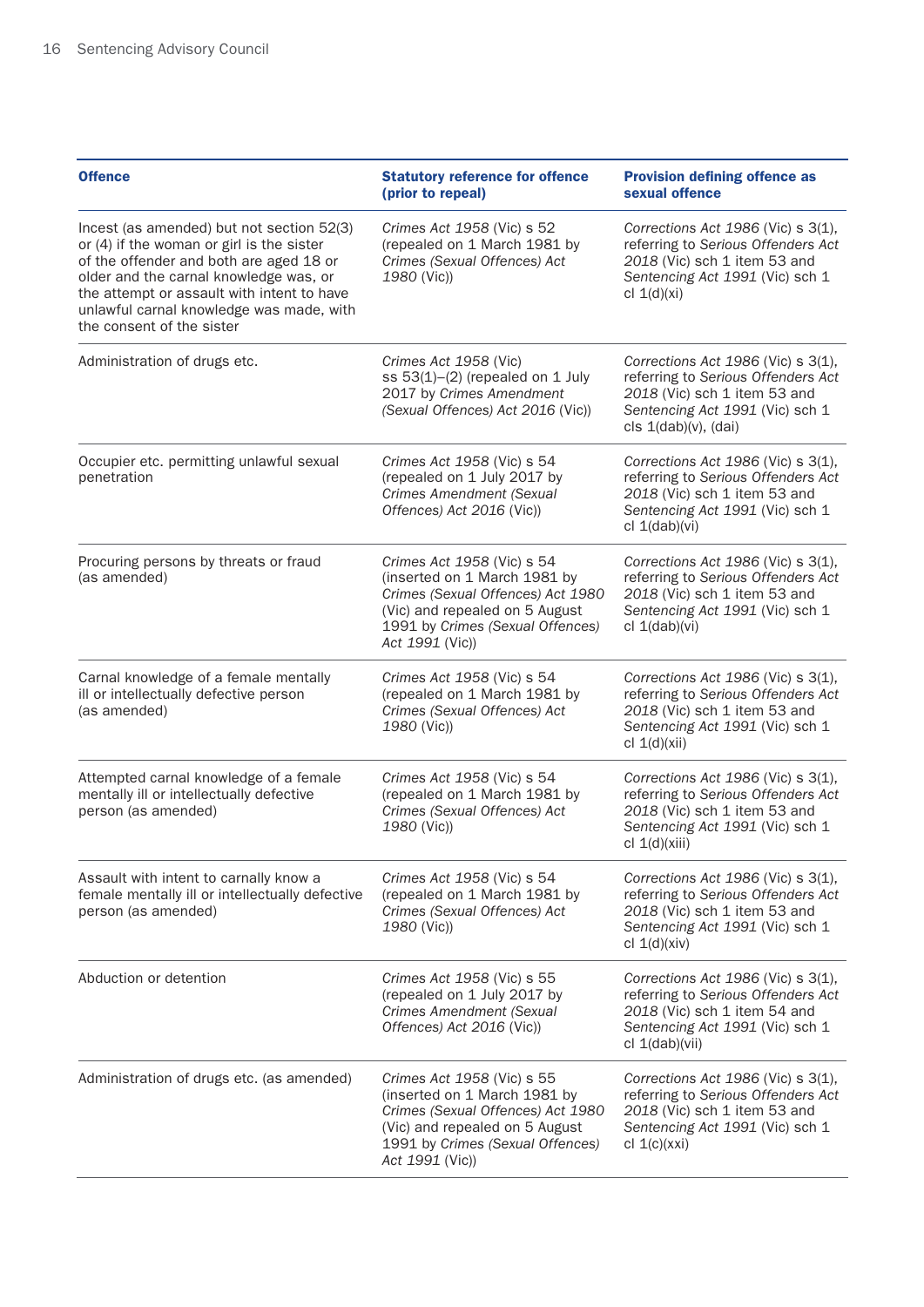| <b>Offence</b>                                                                                | <b>Statutory reference for offence</b><br>(prior to repeal)                                                                                                                              | <b>Provision defining offence as</b><br>sexual offence                                                                                                                       |
|-----------------------------------------------------------------------------------------------|------------------------------------------------------------------------------------------------------------------------------------------------------------------------------------------|------------------------------------------------------------------------------------------------------------------------------------------------------------------------------|
| Indecent assault (as amended)                                                                 | Crimes Act 1958 (Vic) s 55(1)<br>(repealed on 1 March 1981 by<br>Crimes (Sexual Offences) Act<br>1980 (Vic))                                                                             | Corrections Act 1986 (Vic) s 3(1),<br>referring to Serious Offenders Act<br>2018 (Vic) sch 1 item 53 and<br>Sentencing Act 1991 (Vic) sch 1<br>cl $1(d)(xv)$                 |
| Felonious indecent assault (as amended)                                                       | Crimes Act 1958 (Vic) s 55(3)<br>(repealed on 1 March 1981 by<br>Crimes (Sexual Offences) Act<br>1980 (Vic))                                                                             | Corrections Act 1986 (Vic) s 3(1),<br>referring to Serious Offenders Act<br>2018 (Vic) sch 1 item 53 and<br>Sentencing Act 1991 (Vic) sch 1<br>cl $1(d)(xvi)$                |
| Abduction of a child under 16                                                                 | Crimes Act 1958 (Vic)<br>ss $56(1)$ - $(2)$ (repealed on 1 July<br>2017 by Crimes Amendment<br>(Sexual Offences) Act 2016 (Vic))                                                         | Corrections Act $1986$ (Vic) s $3(1)$ ,<br>referring to Serious Offenders Act<br>2018 (Vic) sch 1 item 54 and<br>Sentencing Act 1991 (Vic) sch 1<br>cls 1(dab)(viii)-(viiia) |
| Abduction and detention (as amended)                                                          | Crimes Act 1958 (Vic) s 56<br>(inserted on 1 March 1981 by<br>Crimes (Sexual Offences) Act 1980<br>(Vic) and repealed on 5 August<br>1991 by Crimes (Sexual Offences)<br>Act 1991 (Vic)) | Corrections Act 1986 (Vic) s 3(1),<br>referring to Serious Offenders Act<br>2018 (Vic) sch 1 item 53 and<br>Sentencing Act 1991 (Vic) sch 1<br>cl 1(c)(xxii)                 |
| Procuring sexual penetration by threats or<br>fraud                                           | Crimes Act 1958 (Vic)<br>ss $57(1)$ - $(2)$ (repealed on 1 July<br>2017 by Crimes Amendment<br>(Sexual Offences) Act 2016 (Vic))                                                         | Corrections Act $1986$ (Vic) s $3(1)$ ,<br>referring to Serious Offenders Act<br>2018 (Vic) sch 1 item 54 and<br>Sentencing Act 1991 (Vic) sch 1<br>cl 1(dab)(ix)            |
| Procuring defilement of a woman by<br>threats or fraud or administering drugs<br>(as amended) | Crimes Act 1958 (Vic) ss 57(1)-<br>(2) (repealed on 1 March 1981<br>by Crimes (Sexual Offences) Act<br>1980 (Vic))                                                                       | Corrections Act 1986 (Vic) s 3(1),<br>referring to Serious Offenders Act<br>2018 (Vic) sch 1 item 53 and<br>Sentencing Act 1991 (Vic) sch 1<br>cl 1(d)(xvii)                 |
| Procuring sexual penetration of a child                                                       | Crimes Act 1958 (Vic)<br>ss $58(1)$ – $(3)$ (repealed on 1 July<br>2017 by Crimes Amendment<br>(Sexual Offences) Act 2016 (Vic))                                                         | Corrections Act 1986 (Vic) s 3(1),<br>referring to Serious Offenders Act<br>2018 (Vic) sch 1 item 54 and<br>Sentencing Act 1991 (Vic) sch 1<br>cls 1(daj)-(dajb)             |
| <b>Bestiality</b>                                                                             | Crimes Act 1958 (Vic) s 59(1)<br>(repealed on 1 July 2017 by<br><b>Crimes Amendment (Sexual</b><br>Offences) Act 2016 (Vic))                                                             | Corrections Act 1986 (Vic) s 3(1),<br>referring to Serious Offenders Act<br>2018 (Vic) sch 1 item 54 and<br>Sentencing Act 1991 (Vic) sch 1<br>cl $1(dab)(x)$                |
| Sexual servitude                                                                              | Crimes Act 1958 (Vic) s 60AB(2),<br>(3) or (4) (repealed on 1 July 2017<br>by Crimes Amendment (Sexual<br>Offences) Act 2016 (Vic))                                                      | Corrections Act $1986$ (Vic) s $3(1)$ ,<br>referring to Serious Offenders Act<br>2018 (Vic) sch 1 item 54 and<br>Sentencing Act 1991 (Vic) sch 1<br>$cls 1(dal) - (dalb)$    |
| Aggravated sexual servitude                                                                   | Crimes Act 1958 (Vic) s 60AC<br>(repealed on 1 July 2017 by<br><b>Crimes Amendment (Sexual</b><br>Offences) Act 2016 (Vic))                                                              | Corrections Act 1986 (Vic) s 3(1),<br>referring to Serious Offenders Act<br>2018 (Vic) sch 1 item 54 and<br>Sentencing Act 1991 (Vic) sch 1<br>cl 1(dalc)                    |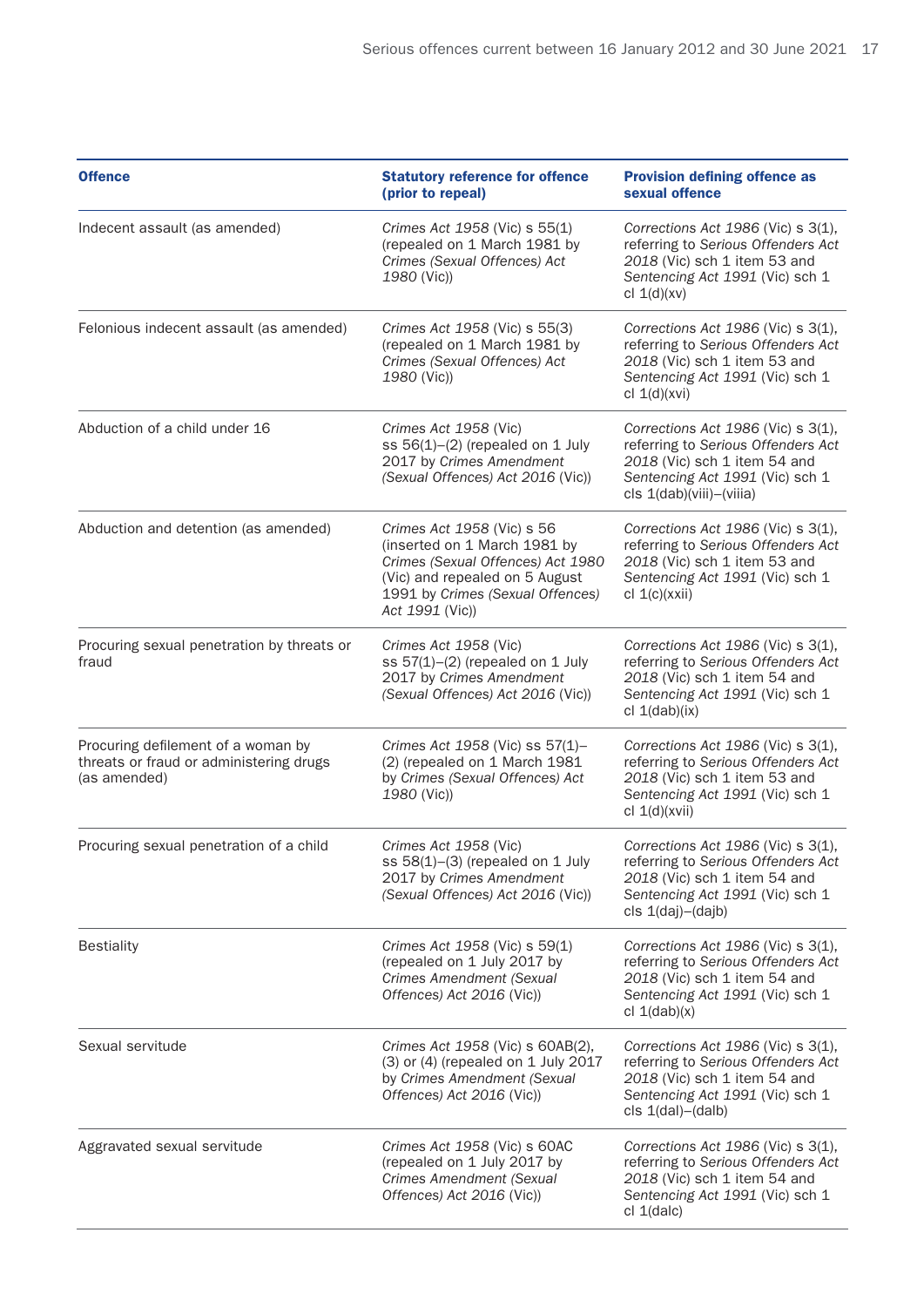| <b>Offence</b>                                                                                                                           | <b>Statutory reference for offence</b><br>(prior to repeal)                                                                                                                              | <b>Provision defining offence as</b><br>sexual offence                                                                                                             |
|------------------------------------------------------------------------------------------------------------------------------------------|------------------------------------------------------------------------------------------------------------------------------------------------------------------------------------------|--------------------------------------------------------------------------------------------------------------------------------------------------------------------|
| Deceptive recruiting for commercial sexual<br>services                                                                                   | Crimes Act 1958 (Vic) s 60AD<br>(repealed on 1 July 2017 by<br>Crimes Amendment (Sexual<br>Offences) Act 2016 (Vic))                                                                     | Corrections Act 1986 (Vic) s 3(1),<br>referring to Serious Offenders Act<br>2018 (Vic) sch 1 item 54 and<br>Sentencing Act 1991 (Vic) sch 1<br>cl 1(dald)          |
| Aggravated deceptive recruiting for<br>commercial sexual services                                                                        | Crimes Act 1958 (Vic) s 60AE<br>(repealed on 1 July 2017 by<br>Crimes Amendment (Sexual<br>Offences) Act 2016 (Vic))                                                                     | Corrections Act $1986$ (Vic) s $3(1)$ ,<br>referring to Serious Offenders Act<br>2018 (Vic) sch 1 item 54 and<br>Sentencing Act 1991 (Vic) sch 1<br>cl 1(dale)     |
| Loitering near schools etc.                                                                                                              | Crimes Act 1958 (Vic) s 60B(2)<br>(repealed on 1 July 2017 by<br>Crimes Amendment (Sexual<br>Offences) Act 2016 (Vic))                                                                   | Corrections Act 1986 (Vic) s 3(1),<br>referring to Serious Offenders Act<br>2018 (Vic) sch 1 item 43                                                               |
| Unlawful detention for purposes of sexual<br>penetration (as amended)                                                                    | Crimes Act 1958 (Vic) s 61<br>(inserted on 1 March 1981 by<br>Crimes (Sexual Offences) Act 1980<br>(Vic) and repealed on 5 August<br>1991 by Crimes (Sexual Offences)<br>Act 1991 (Vic)) | Corrections Act $1986$ (Vic) s $3(1)$ ,<br>referring to Serious Offenders Act<br>2018 (Vic) sch 1 item 53 and<br>Sentencing Act 1991 (Vic) sch 1<br>cl 1(c)(xxiii) |
| Forcible abduction of a woman<br>(as amended)                                                                                            | Crimes Act 1958 (Vic) ss 57(1), (2)<br>(repealed on 1 March 1981 by<br>Crimes (Sexual Offences) Act<br>1980 (Vic))                                                                       | Corrections Act 1986 (Vic) s 3(1),<br>referring to Serious Offenders Act<br>2018 (Vic) sch 1 item 53 and<br>Sentencing Act 1991 (Vic) sch 1<br>cl $1(d)(xviii)$    |
| Production of child pornography                                                                                                          | Crimes Act 1958 (Vic) s 68(1)<br>(repealed on 1 July 2017 by<br><b>Crimes Amendment (Sexual</b><br>Offences) Act 2016 (Vic))                                                             | Corrections Act 1986 (Vic) s 3(1),<br>referring to Serious Offenders Act<br>2018 (Vic) sch 1 item 54 and<br>Sentencing Act 1991 (Vic) sch 1<br>cl(1)(dam)          |
| Buggery (as amended)                                                                                                                     | Crimes Act 1958 (Vic) s 68(1)<br>(repealed on 1 March 1981 by<br>Crimes (Sexual Offences) Act<br>1980 (Vic))                                                                             | Corrections Act 1986 (Vic) s 3(1),<br>referring to Serious Offenders Act<br>2018 (Vic) sch 1 item 53 and<br>Sentencing Act 1991 (Vic) sch 1<br>cl $1(d)(xix)$      |
| Indecent assault on a male person<br>(as amended)                                                                                        | Crimes Act 1958 (Vic)<br>ss 68(3A), (3B) (repealed on<br>1 March 1981 by Crimes (Sexual<br>Offences) Act 1980 (Vic))                                                                     | Corrections Act 1986 (Vic) s 3(1),<br>referring to Serious Offenders Act<br>2018 (Vic) sch 1 item 53 and<br>Sentencing Act 1991 (Vic) sch 1<br>cl $1(d)(xx)$       |
| An offence, committed on or after 1 April<br>1959 and before 8 November 1967,<br>consisting of an indecent assault upon a<br>male person | Crimes Act 1958 (Vic) s 68(1)<br>(as then in force)                                                                                                                                      | Corrections Act $1986$ (Vic) s $3(1)$ ,<br>referring to Serious Offenders Act<br>2018 (Vic) sch 1 item 53 and<br>Sentencing Act 1991 (Vic) sch 1<br>cl $1$ (ca)    |
| Procurement of a minor for child<br>pornography                                                                                          | Crimes Act 1958 (Vic) s 69<br>(repealed on 1 July 2017 by<br><b>Crimes Amendment (Sexual</b><br>Offences) Act 2016 (Vic))                                                                | Corrections Act $1986$ (Vic) s $3(1)$ ,<br>referring to Serious Offenders Act<br>2018 (Vic) sch 1 item 53 and<br>Sentencing Act 1991 (Vic) sch 1<br>cl 1(dama)     |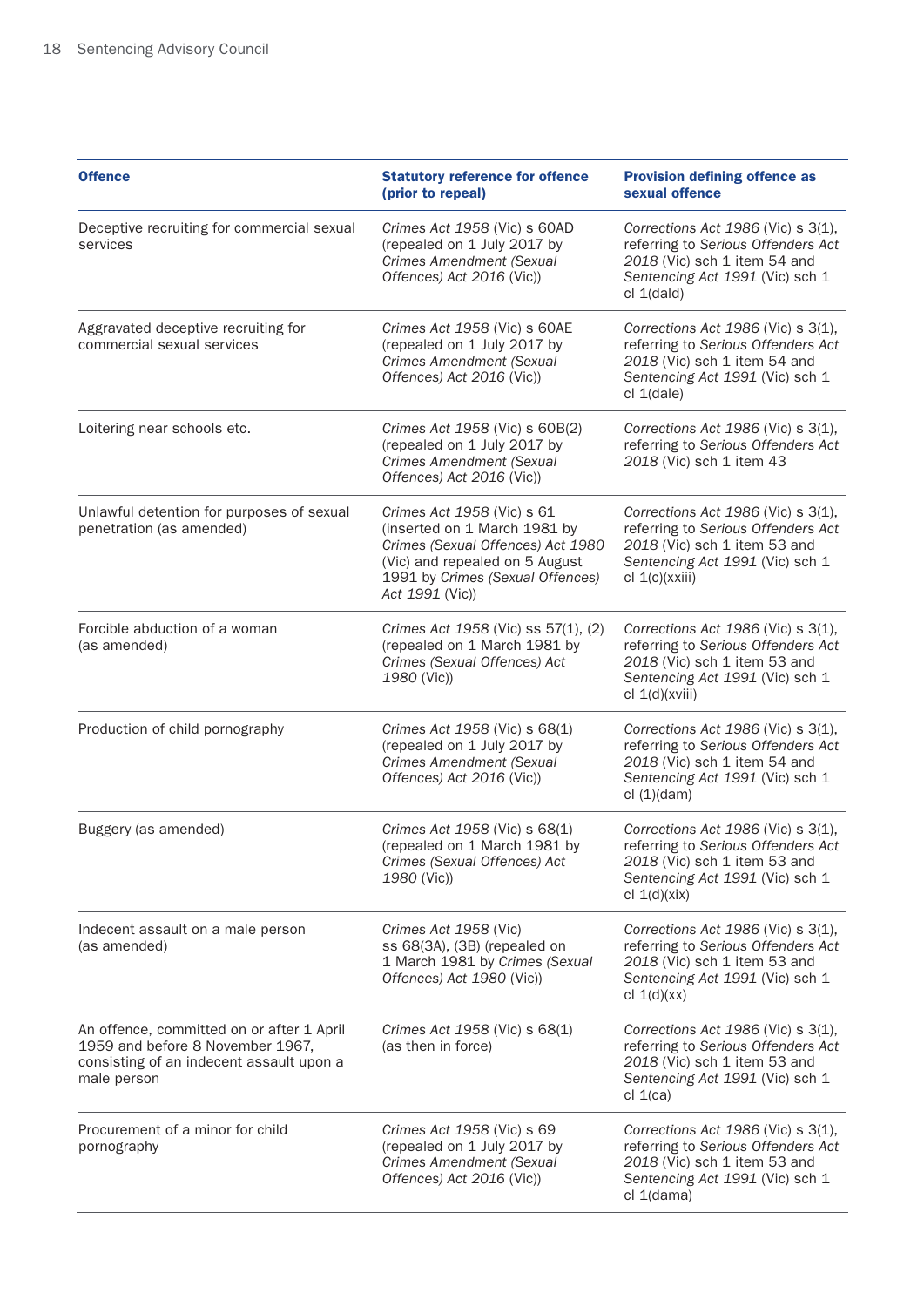| <b>Offence</b>                                                                                                                                                                                                                                                                                                | <b>Statutory reference for offence</b><br>(prior to repeal)                                                                                                   | <b>Provision defining offence as</b><br>sexual offence                                                                                                             |
|---------------------------------------------------------------------------------------------------------------------------------------------------------------------------------------------------------------------------------------------------------------------------------------------------------------|---------------------------------------------------------------------------------------------------------------------------------------------------------------|--------------------------------------------------------------------------------------------------------------------------------------------------------------------|
| Act of gross indecency with a girl under 16                                                                                                                                                                                                                                                                   | Crimes Act 1958 (Vic) s 69(1)<br>(repealed on 1 March 1981 by<br>Crimes (Sexual Offences) Act<br>1980 (Vic))                                                  | Corrections Act $1986$ (Vic) s $3(1)$ ,<br>referring to Serious Offenders Act<br>2018 (Vic) sch 1 item 53 and<br>Sentencing Act 1991 (Vic) sch 1<br>cl $1(d)(xxi)$ |
| Possession of child pornography                                                                                                                                                                                                                                                                               | Crimes Act 1958 (Vic) s 70(1)<br>(repealed on 1 July 2017 by<br>Crimes Amendment (Sexual<br>Offences) Act 2016 (Vic))                                         | Corrections Act 1986 (Vic) s 3(1),<br>referring to Serious Offenders Act<br>2018 (Vic) sch 1 item 54 and<br>Sentencing Act 1991 (Vic) sch 1<br>cl 1(dan)           |
| Administering a child pornography website                                                                                                                                                                                                                                                                     | Crimes Act 1958 (Vic) s 70AAAB<br>(repealed on 1 July 2017 by<br><b>Crimes Amendment (Sexual</b><br>Offences) Act 2016 (Vic))                                 | Corrections Act $1986$ (Vic) s $3(1)$ ,<br>referring to Serious Offenders Act<br>2018 (Vic) sch 1 item 54 and<br>Sentencing Act 1991 (Vic) sch 1<br>cl 1(dao)      |
| Encouraging use of a website to deal with<br>child pornography                                                                                                                                                                                                                                                | Crimes Act 1958 (Vic) s 70AAAC<br>(repealed on 1 July 2017 by<br><b>Crimes Amendment (Sexual</b><br>Offences) Act 2016 (Vic))                                 | Corrections Act 1986 (Vic) s 3(1),<br>referring to Serious Offenders Act<br>2018 (Vic) sch 1 item 54 and<br>Sentencing Act 1991 (Vic) sch 1<br>cl 1(daoa)          |
| Assisting a person to avoid apprehension                                                                                                                                                                                                                                                                      | Crimes Act 1958 (Vic) s 70AAAD<br>(repealed on 1 July 2017 by<br>Crimes Amendment (Sexual<br>Offences) Act 2016 (Vic))                                        | Corrections Act $1986$ (Vic) s $3(1)$ ,<br>referring to Serious Offenders Act<br>2018 (Vic) sch 1 item 54 and<br>Sentencing Act 1991 (Vic) sch 1<br>cl 1(daob)     |
| Sexual performance involving a minor                                                                                                                                                                                                                                                                          | Crimes Act 1958 (Vic) s 70AC<br>(repealed on 1 July 2017 by<br>Crimes Amendment (Sexual<br>Offences) Act 2016 (Vic))                                          | Corrections Act $1986$ (Vic) s $3(1)$ ,<br>referring to Serious Offenders Act<br>2018 (Vic) sch 1 item 54 and<br>Sentencing Act 1991 (Vic) sch 1<br>cl 1(dap)      |
| Burglary - in circumstances in which<br>the offender entered the building or<br>part of the building as a trespasser with<br>intent to commit an offence referred<br>to in Sentencing Act 1991 (Vic) sch 1<br>cls $1(a)(i)-(ix)$ or $(x)-(x)$ (as in force<br>immediately before its substitution)            | Crimes Act 1958 (Vic) s 76                                                                                                                                    | Corrections Act 1986 (Vic) s 3(1),<br>referring to Serious Offenders Act<br>2018 (Vic) sch 1 item 55 and<br>Sentencing Act 1991 (Vic) sch 1<br>cl $1(a)(xvii)$     |
| Aggravated burglary - in circumstances<br>in which the offender entered the building<br>or part of the building as a trespasser<br>with intent to commit an offence referred<br>to in Sentencing Act 1991 (Vic) sch 1<br>cls $1(a)(i)-(ix)$ or $(x)-(x)$ (as in force<br>immediately before its substitution) | Crimes Act 1958 (Vic) s 77                                                                                                                                    | Corrections Act $1986$ (Vic) s $3(1)$ ,<br>referring to Serious Offenders Act<br>2018 (Vic) sch 1 item 55 and<br>Sentencing Act 1991 (Vic) sch 1<br>cl 1(a)(xviii) |
| Sexual intercourse with a child under 16<br>(while outside Australia)                                                                                                                                                                                                                                         | Crimes Act 1914 (Cth) s 50BA<br>(repealed on 15 April 2010 by<br><b>Crimes Legislation Amendment</b><br>(Sexual Offences Against Children)<br>Act 2010 (Cth)) | Corrections Act $1986$ (Vic) s $3(1)$ ,<br>referring to Serious Offenders Act<br>2018 (Vic) sch 1 item 56                                                          |